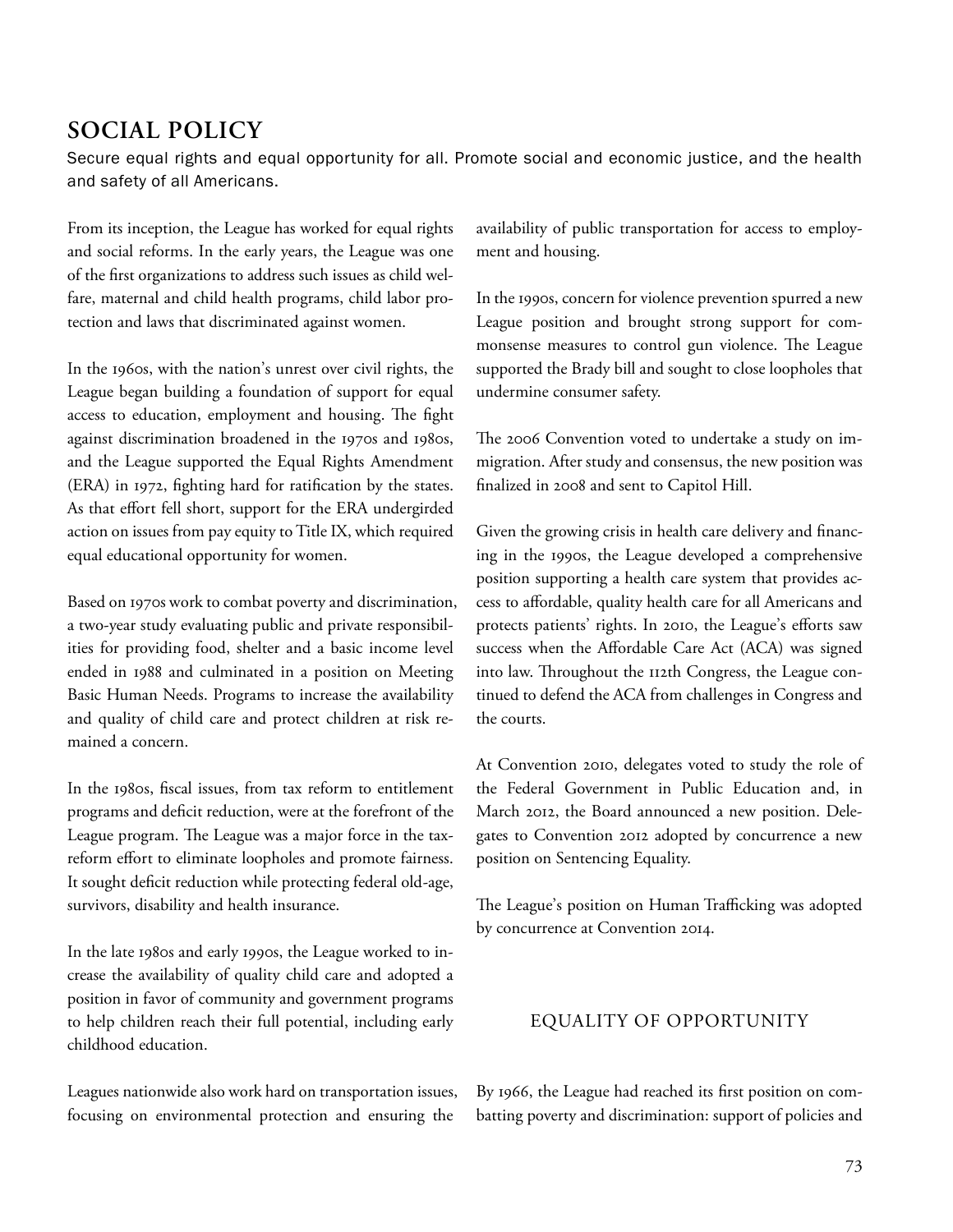programs to provide equal opportunity for all in education and employment. The position described general criteria and specific kinds of programs to further these goals.

"An evaluation of equality of opportunity for housing" was in the proposed program slated for 1968 Convention consideration. Two events that spring caused delegates to alter the normal sequence of study/consensus/position: the shock waves in cities following the assassination of Dr. Martin Luther King, Jr., and the passage of a new civil rights bill that included fair housing.

Convinced that League members knew where they stood on fair housing, delegates amended the existing position at Convention, adding support for equality of opportunity for housing. And they redirected the study from an evaluation of the concept to an evaluation of the means to achieve the goal. By December 1969, members had endorsed criteria for ensuring fair housing and adequate housing supply.

The League has consistently supported federal programs aimed at combating poverty and discrimination and has worked at the community level for successful implementation. The list is long, starting with programs initiated under the long-defunct Office of Economic Opportunity (OEO), legal services, community action agencies, Job Corps, urban renewal, Model Cities and other programs designed to provide equal access to housing, employment and education.

When the federal government combined many categorical grant programs into block grants, the League found new ways to work for the goals and policies it supports. In 1973, the League began monitoring the impact of the General Revenue Sharing (GRS) program on poverty and discrimination. This resulted in reforms incorporated into the 1976 GRS amendments that tightened weak antidiscrimination provisions and expanded citizen participation and accountability requirements. But efforts to direct more funds to jurisdictions in greatest need failed.

Since the late 1970s, threats to League goals and policies have taken the form of frequent legislative and executive attempts to drastically reduce federal funding of Leaguesupported programs, as well as persistent moves to dilute

existing civil rights laws and policies. The League has actively opposed tuition tax credits, budget cuts in social welfare programs and large, untargeted block grants. At the same time the League has supported strengthened fairhousing legislation and civil rights legislation to reaffirm congressional intent in passing Title IX of the Education Amendments of 1972, that the law be broadly interpreted and applied.

The League's Social Policy positions were revised in 1989. The Equal Access to Education, Employment, and Housing position was combined with Equal Rights into one Equality of Opportunity position.

The 1992 Convention added language to the Equality of Opportunity position, stating that it referred to "all persons, regardless of their race, color, gender, religion, national origin, age, sexual orientation or disability." In July 1992, the LWVUS joined the National Endorsement Campaign in calling for the extension of existing civil rights laws by local, state and federal legislation to prohibit discrimination against lesbians and gay men in jobs, housing and public accommodations. In the 106th Congress, the LWVUS supported federal legislation targeting hate crimes. Convention 2010 added language to the Equality of Opportunity position to equalize the rights of same-gender couples to those of heterosexual couples.

# Education

#### INTEGRATION

The League is committed to racial integration of schools as a necessary condition for equal access to education.

When busing became one means of achieving school desegregation, Leagues worked to ensure that laws were obeyed peacefully by building coalitions, running rumor-control centers, sometimes going to court to get compliance. At the national level, the League worked to oppose antibusing/anti-desegregation initiatives in Congress.

The League served as an *amicus* in Supreme Court challenges to the desegregation process. The LWVEF maintained a desegregation clearinghouse and assembled League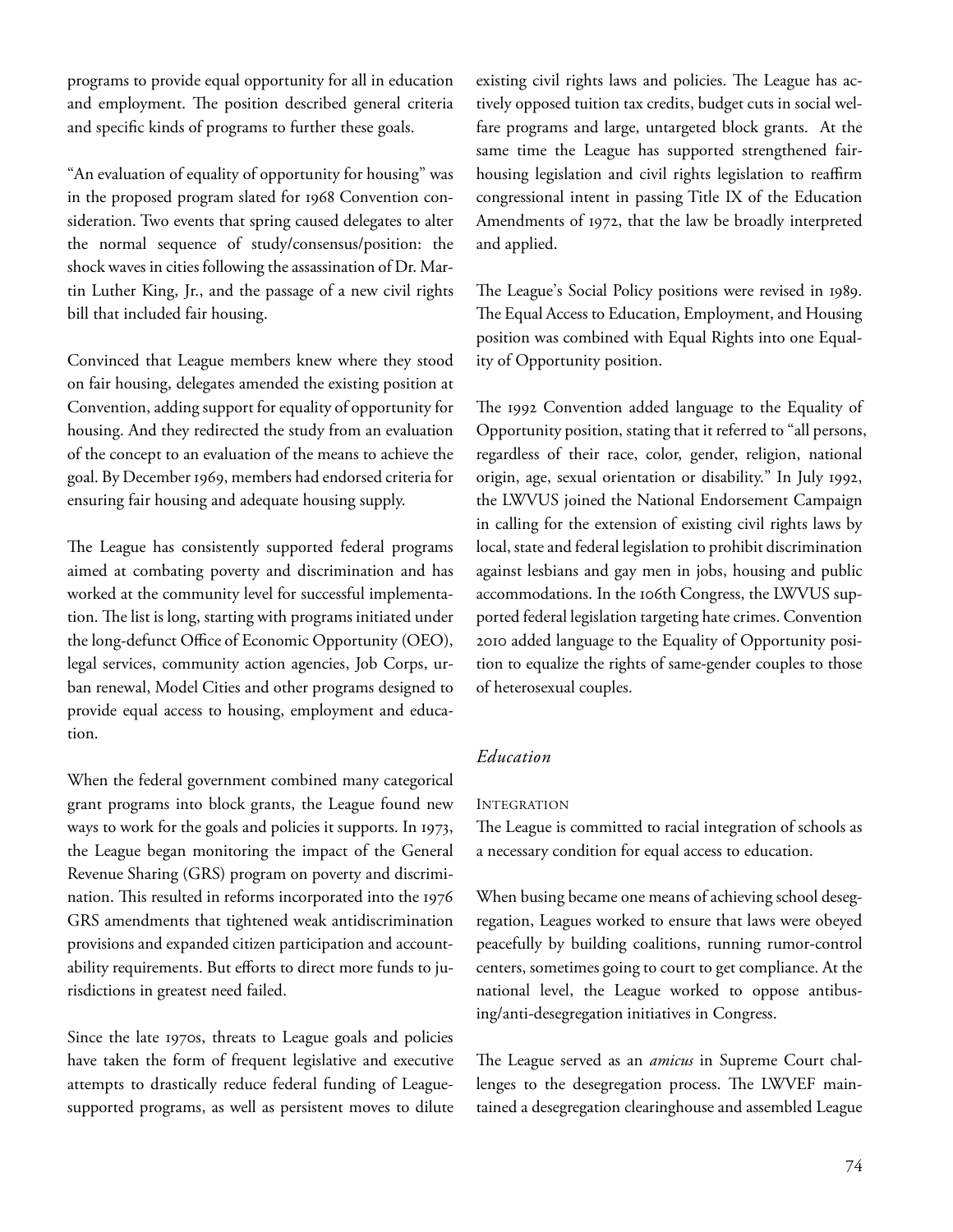leaders and national policy experts for a workshop on metropolitan school desegregation in 1982-1984.

#### QUALITY EDUCATION

The 1974-1976 LWVUS Program included the phrase "equal access to...quality education," reflecting League recognition that "equality" and "quality" are inseparable. However, the LWVUS has never undertaken a process for determining a common League definition of quality education that could serve as a basis for action nationwide. Therefore, when the definition of quality is a key factor in a state or local community, a local or state League must conduct its own study rather than relying on the LWVUS position to take action. Many Leagues that have member agreement on quality education in specific terms use their positions to support an array of local and state educational reforms. A number of Leagues have used this position to oppose private school vouchers. The LWVUS is a member of the National Coalition for Public Education, which opposes vouchers.

### TUITION TAX CREDITS

The 1978 Convention directed the national board to oppose tax credits for families of children attending private elementary and secondary schools. Convention action was based on League support for equal access to education and support for desegregation as a means of promoting equal access. The League is concerned about the negative impact that tuition tax credits would have on the public schools by encouraging flight, particularly from desegregated schools. The League also supports federal efforts through Internal Revenue Service (IRS) regulation to deny tax-exempt status to racially discriminatory "segregation academies."

# FEDERAL PROGRAMS

The League supports many federal education programs, some designed to meet the special educational needs of the poor and minorities and others to give women and minorities equal education opportunities.

The League worked for passage of Title IX of the Education Amendments of 1972, which prohibits sex discrimination in educational institutions that receive federal aid. Subsequently, the League has focused on thwarting congressional attempts to dilute Title IX, as well as on advancing federal

enforcement efforts. At the national level, the League was active in major court challenges to Title IX, defending key provisions and urging a broad interpretation of the scope of Title IX. In 1983, the League filed an *amicus* brief in Grove City College v. Bell, a major Supreme Court case that narrowed considerably the prohibitions of Title IX. In1984, after the Court's decision, the League supported efforts in Congress for new legislation clarifying congressional intent on the scope of coverage of Title IX and similar civil rights statutes.

In 2003, the League responded to a Department of Education effort to scale back Title IX. The LWVUS opposed attempts to weaken the law and lobbied in support of congressional resolutions affirming that Title IX had made great progress in establishing equal opportunity for girls and women in education and in school athletics. In July 2003, the Department of Education affirmed its support for Title IX without change. In September 2004, the LWVUS signed on to an amicus brief in Jackson v. Birmingham Board of Education, supporting the original intent of Title IX of broad and effective protection against gender discrimination by ensuring that individuals who bring discriminatory practices to light are protected from retaliation and reprisal.

Under an LWVEF project to monitor sex equity in vocational education programs in 1981-1982, several state Leagues evaluated progress toward meeting federal sex-equity mandates. Vocational education programs have significant impact on employment, particularly for women who have difficulty gaining access to training programs for higher paying jobs. In addition, the League promoted the enrollment of girls and young women in math and science courses to prepare them for the jobs of the future.

# EDUCATION FINANCING

Many state and local Leagues have identified inequities in education financing during the course of their own program studies and have worked for reforms. Action on school financing equity takes place predominantly at the state level, where school financing laws are made.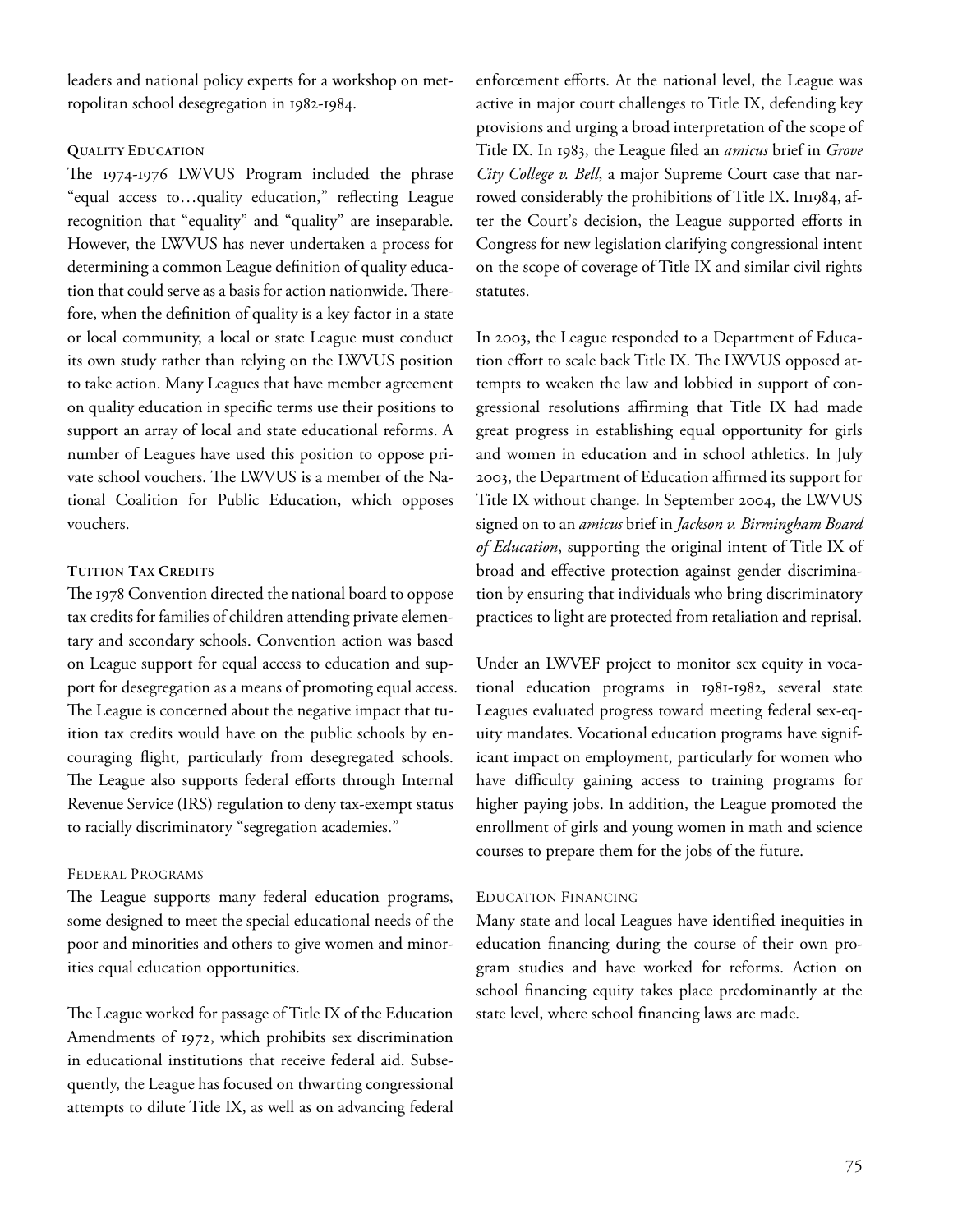# Employment

The League has supported federal job training programs and is on record in favor of a full employment policy, i.e., the concept of assuring a job for all those able and seeking to work. In 1978, the League supported passage of the Humphrey-Hawkins bill to promote full employment.

The League supported the public service employment (PSE) component of the Comprehensive Employment and Training Program (CETA) during the 1970s and worked for the passage of emergency jobs legislation in 1983, spearheading a Call to Action for Jobs for Women that resulted in more funding for the types of public-service jobs that women traditionally perform. In 1994, the League unsuccessfully supported passage of the Infrastructure Jobs Act and the Full Employment Opportunity Act, both targeted especially to urban areas.

# Nondiscrimination & Affirmative Action

Through legislative and regulatory approaches, as well as litigation, the League advocates affirmative action programs for minorities and women. Action has included a lawsuit to compel the U.S. Department of Labor (DOL) to issue goals and timetables governing the employment of women in nontraditional jobs and apprenticeship programs and prodding to ensure enforcement. The League has worked to combat administrative initiatives to restrict the enforcement authority of DOL's Office of Federal Contract Compliance Programs (OFCCP) and the Equal Employment Opportunity Commission (EEOC). Since 1977, the League has supported measures to combat employment discrimination in Congress itself.

The League has been outspoken in supporting affirmative action programs and policies. That support has included filing amicus briefs in key affirmative action lawsuits, including Kaiser Aluminum and Chemical Corp. v. Weber in 1979, Boston Firefighters Union, Local 718 v. Boston Chapter NAACP in 1983, Firefighters Local Union No. 1784 v. Stotts in 1984 and Williams v. City of New Orleans in 1983. The League has actively opposed attempts by OFCCP to

weaken regulations that govern the federal contract compliance program. During the 1985-1986 Supreme Court term, the League filed *amicus* briefs in three key affirmative action cases: Local 28 Sheet Metal Workers v. EEOC, Local 93 International Association of Firefighters v. City of Cleveland, and Wygant v. Jackson Board of Education. The Court reaffirmed the validity of voluntary race-based affirmative action in these cases.

In 1986, the LWVUS signed onto another *amicus* brief filed in the U.S. Supreme Court, Johnson v. Transportation Agency. In 1987, the Court held that public employers may adopt voluntary affirmative action plans to attain work force balances in traditionally segregated job categories. This was the first instance in which the Supreme Court upheld a gender-based affirmative action plan.

In 1988, the League participated in a Supreme Court amicus brief in Patterson v. McLean Credit Union. In its 1989 decision, the Court reaffirmed that Section 1981 of the Civil Rights Act of 1986, which prohibits racial discrimination in contracts, applies to private acts of discrimination. However, the Court also held that Section 1981 does not apply to racial harassment or other discriminatory working conditions that arise after an employment contract has been entered into.

Between 1984 and 1988, the League was an active player in successfully urging Congress to pass the Civil Rights Restoration Act, which restored four anti-discrimination laws that were narrowed by the Supreme Court's 1984 Grove City v. Bell decision. Subsequently, the League endorsed the Civil Rights Act, which reversed a series of 1989 Supreme Court decisions that seriously weakened federal employment discrimination laws, and strengthened protections under federal civil rights laws. In 1990, the bill passed both Houses of Congress but was vetoed by the President. In 1991 a compromise bill was passed by Congress and signed by the President. The League did not actively support this bill, in part because it placed a monetary limit on damages for sex discrimination, including sexual harassment. In 1992, the League joined other groups in supporting the Equal Remedies Act, which would remove the monetary limit on damages in civil rights laws.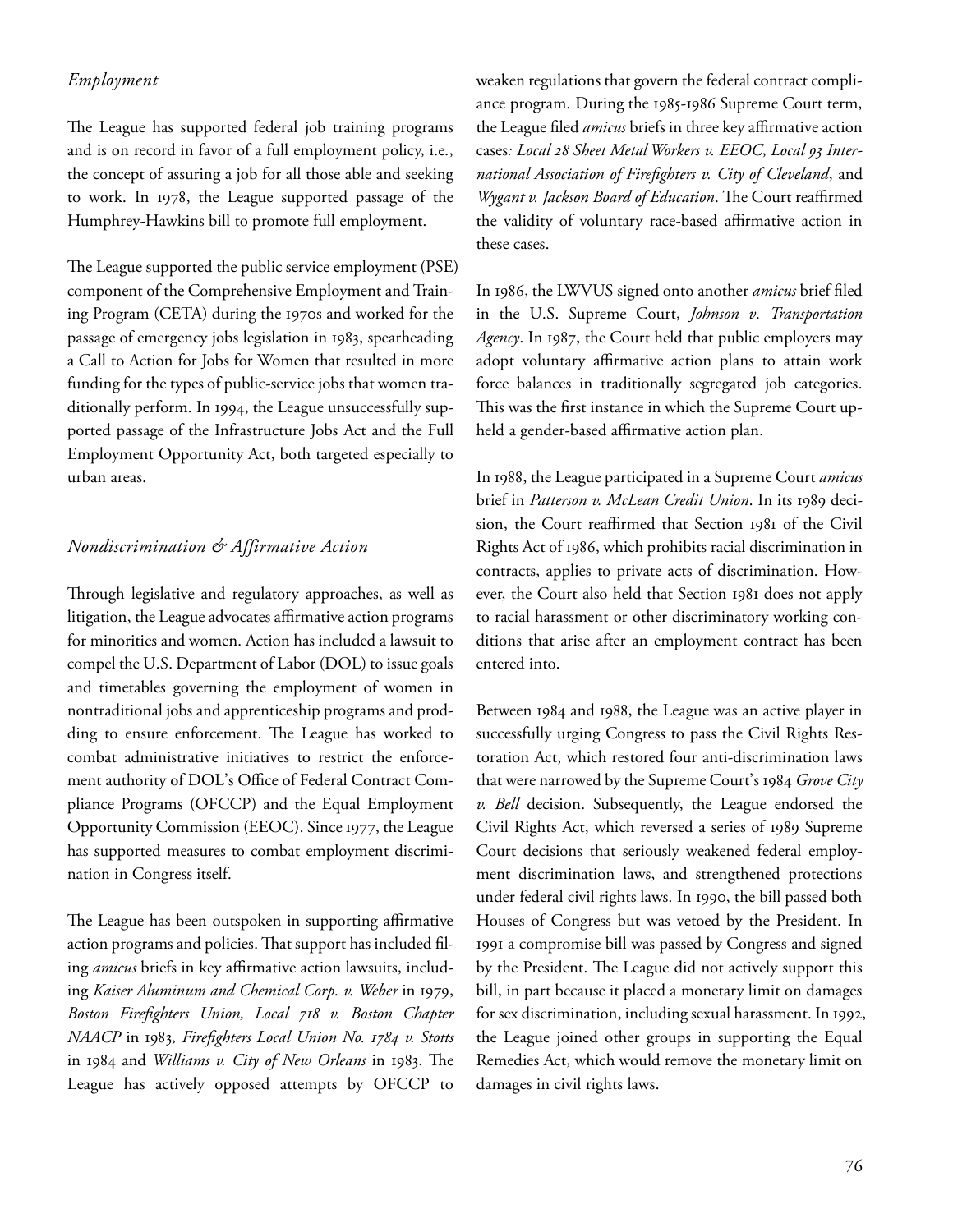In response to continued congressional attacks, the League joined other concerned organizations in the Leadership Conference on Civil Rights (LCCR) to reaffirm strong support for affirmative action programs.

In 2004 and 2006, the League opposed the "Federal Marriage Amendment," which would permanently write discrimination into the United States Constitution by limiting fundamental protections such as health care benefits for same-sex partners.

In 2008, the League joined other organizations in support of the Americans with Disabilities Act (ADA) Amendments Act of 2008 (ADAAA), designed to restore the ADA to its original intent and ensure coverage for disabled Americans in all aspects of society. The bill was passed and signed into law. In 2012, the League joined an *amicus* brief in an affirmative action case before the Supreme Court, urging the Court to recognize that diversity in higher education is crucial for the success of our multi-racial democracy.

# Pay Equity

League work on pay equity (equal pay for jobs of comparable worth) stemmed from member concern over the feminization of poverty. The League played a key role at the national level through its work with the broad-based National Committee on Pay Equity in the 1980s. In 1986, the LWVEF participated in an amicus brief before the U.S. Supreme Court in the pay equity case, Bazemore v. Friday. The Court ruled a state agency may be held liable for disparities in salaries between blacks and whites, even if the disparities were caused by racial discrimination that occurred before the 1964 Civil Rights Act.

State and local Leagues also have endorsed legislative efforts to undertake job evaluation studies or to implement pay equity for public employees.

# Fair Housing

The League made passage of the Fair Housing Amendments a priority in 1980. The legislation passed the House but was filibustered in the Senate. Another attempt in 1983-1984 was put on hold in light of more pressing civil rights issues. The League also supported reauthorization of the Home Mortgage Disclosure Act (HMDA) in 1982.

LWVEF participation in a Department of Housing and Urban Development (HUD)-funded project in 1979-1981 enabled local Leagues to promote the entry of women into the mortgage credit market and sparked interest in the problems of single-headed households, displaced homemakers and discrimination against families with children. Also in the 1980s, LWV supported prohibitions on housing discrimination against families with children.

In 2005, the League urged Congress to create the Affordable Housing Fund, a long overdue step toward addressing the housing crisis that confronts very low- and extremely lowincome families. It also urged House members to protect activities of the nonprofit groups providing the bulk of housing services for our poorest communities.

# Equal Rights

In 1972, shortly after congressional passage of the Equal Rights Amendment (ERA), the national Convention overwhelmingly approved support of "equal rights for all regardless of sex" as a necessary extension of the League's long-term support for equal opportunity for all. Delegates also voted to support the ERA. With this decisive action, the League came full circle in giving priority support once again to equal rights for women and men.

The foremothers of the women's movement, in their 1848 Conventions at Seneca Falls and Rochester, New York, rooted the movement in a demand for women's equality before the law. The right to vote came to be seen as the key that would unlock the door to the others. This vision sustained the National American Woman Suffrage Association (NAWSA), the forerunner of the League.

When the 19th Amendment was passed in 1920, suffrage leaders divided on strategy. Some founded the National Woman's Party, which sponsored the first ERA, introduced in Congress in 1923. Others, the founders of the League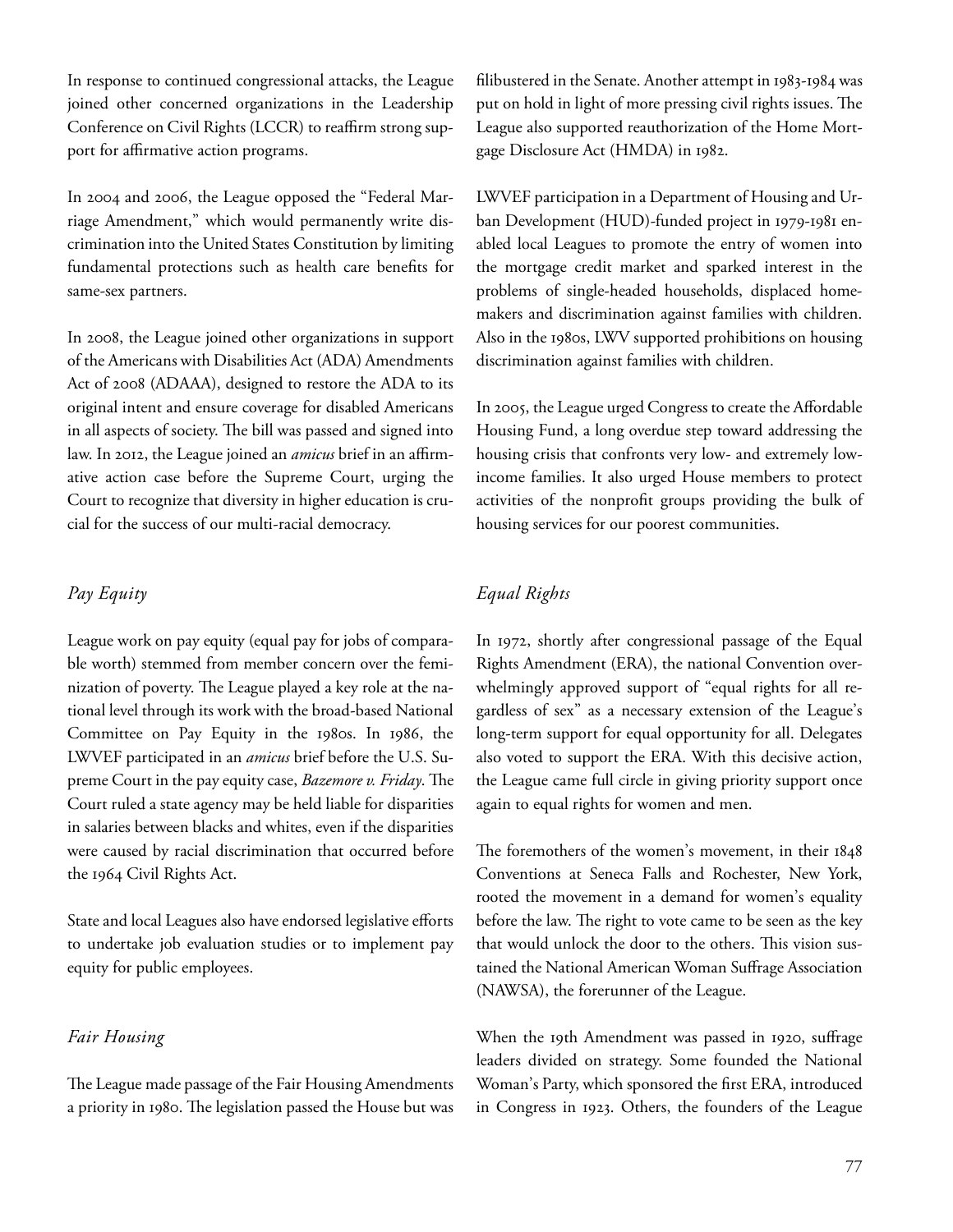among them, decided not to push for an ERA. It is hard for League members now to imagine the time in which the League actually opposed the ERA. It was not for lack of concern for women's rights. The League's record on that point speaks for itself. Rather, it was a problem in priorities. At the League's 1921 Convention, delegates decided that an ERA might adversely affect new and hard-won state labor legislation, which offered some protection to tens of thousands of women working in nonunionized, unskilled jobs.

Moreover, though it was an organization of women, the early League wanted to affirm strongly that its interests and lobbying activities were not confined to women's issues. The League in the 1920s and 1930s set the stage for future program development by focusing on a broad range of social issues. Many were, of course, of obvious concern for women: the Sheppard-Towner Act, which provided for federally funded infant and maternity care; the removal of discrimination against women in immigration and naturalization laws; equality for women in the Civil Service Classification Act; equal pay for equal work. During the same period, local and state Leagues worked to eliminate sex discrimination affecting jury duty, property rights, the treatment of women offenders and a number of other issues.

Through the 1940s, the national League program included "removal of legal and administrative discriminations against women," but retained the statement in opposition to an ERA until 1954 when the national program was restructured and it disappeared.

As the League became active in the civil rights struggle of the 1960s, members grew acutely aware of the parallels between the status of women and minorities. Many state and local Leagues pursued women's issues with new vigor, and a strong push for women's issues developed at the national level, culminating in the 1972 Convention action.

Subsequent Conventions have reaffirmed the League's commitment to the ERA. The 1980 Convention took the League's commitment a step further, voting to use the existing ERA position as a basis not only for ratification efforts, but also to work on gender-based discrimination through action to bring laws into compliance with the goals of the ERA.

In 1972, lobbying for ratification and against rescission on a state-by-state basis became a top League priority at the national and state levels.

In 1979, the LWVUS organized the National Business Council (NBC) for ERA, the first formal structure to bring major business leaders into the fight for ratification. In 1981, under an LWVUS/NBC partnership, a volunteer task force of advertising executives developed and produced radio ads designed to "sell" the ERA in seven unratified states. Throughout the media campaign, the LWVUS provided extensive technical and financial assistance to state Leagues and ERA coalitions, and worked to organize business efforts in the states.

The ratification process was not completed by the June 30, 1982, deadline, but the League's support of a constitutional guarantee of equal protection under the law remains strong. The League supported reintroduction of the ERA in Congress in 1982 and helped lead a lobbying effort that culminated in a narrow November 1983 defeat in the House.

In July 1993, the League signed on to an *amicus* brief in the Supreme Court case, *J.E.B. v. T.B*, which argued that sex discrimination in jury selection is prohibited by the Equal Protection Clause of the 14th Amendment. League participation was based on support for actions to bring laws into compliance with the ERA. In 1994, the Supreme Court agreed, ruling that state laws allowing jury challenges based solely on sex are unconstitutional.

The League will continue to work to achieve the goals of the expanded ERA position. Issues cover action for pay equity and support for the Economic Equity Act, which includes provisions to eliminate sex discrimination in pensions and insurance. In 1996, the League endorsed the Women's Pension Equity Act, legislation designed to make pension law simpler and more even-handed. Meanwhile, the League continues to lay the groundwork for passage and ratification of the ERA.

On the international front, the League of Women Voters supports the United Nations Convention for the Elimination of All Forms of Discrimination against Women (CEDAW) and is on the Steering Committee of the NGO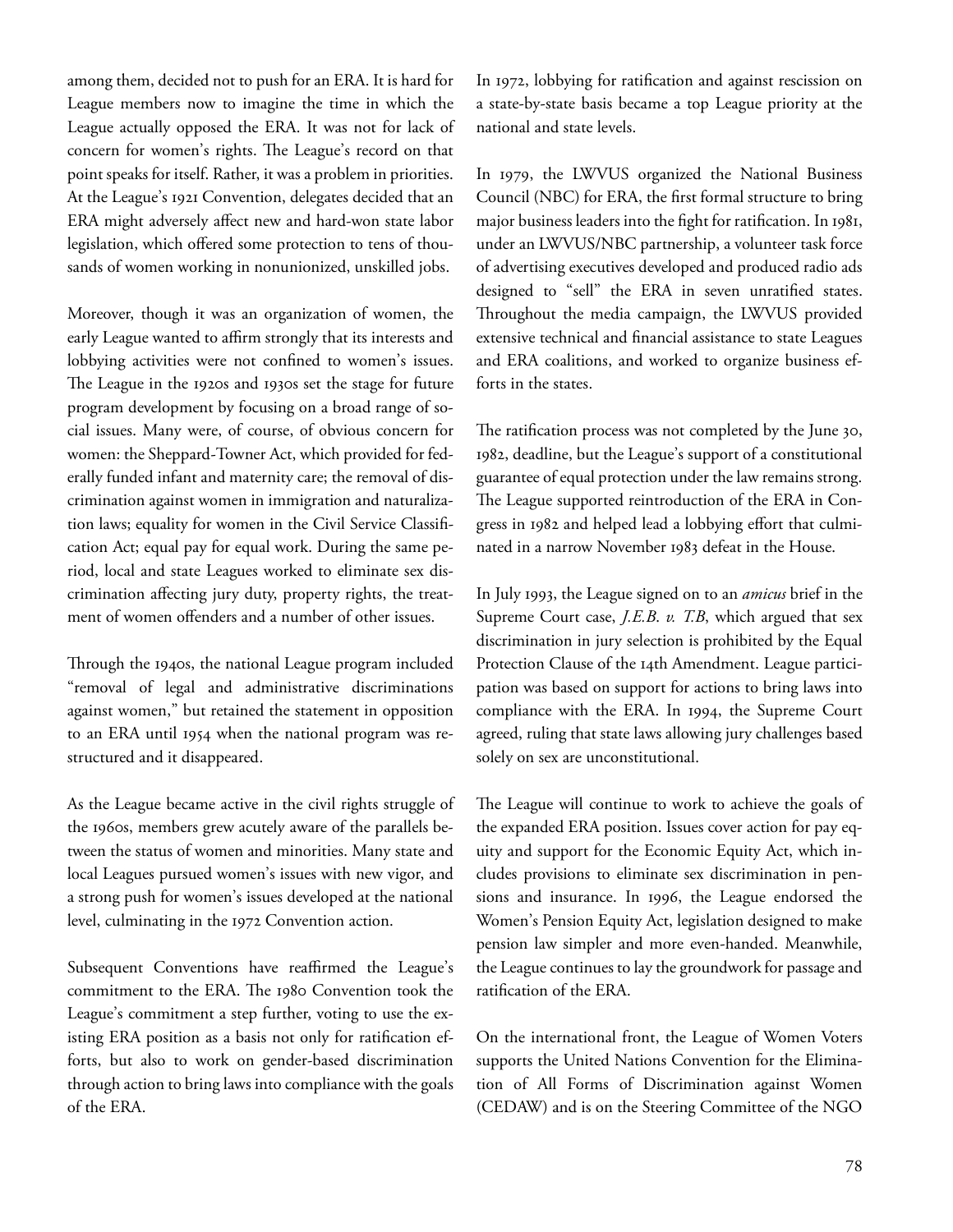UNICEF Working Group on Girls at the UN, which formed an International Network for Girls, a global advocacy network.

# THE LEAGUE'S POSITION

The League of Women Voters believes that the federal government shares with other levels of government the responsibility to provide equality of opportunity for education, employment and housing for all persons in the United States regardless of their race, color, gender, religion, national origin, age, sexual orientation or disability. Employment opportunities in modern, technological societies are closely related to education; therefore, the League supports federal programs to increase the education and training of disadvantaged people. The League supports federal efforts to prevent and/or remove discrimination in education, employment and housing and to help communities bring about racial integration of their school systems.

The League of Women Voters of the United States supports equal rights for all regardless of sex. The League supports action to bring laws into compliance with the ERA:

- To eliminate or amend those laws that have the effect of discriminating on the basis of sex
- To promote laws that support the goals of the ERA
- To strengthen the enforcement of such existing laws.

The League of Women Voters of the United States supports equal rights for all under state and federal law. LWVUS supports legislation to equalize the legal rights, obligations, and benefits available to same-gender couples with those available to heterosexual couples. LWVUS supports legislation to permit same-gender couples to marry under civil law. The League believes that the civil status of marriage is already clearly distinguished from the religious institution of marriage and that religious rights will be preserved.

Statement of Position on Equality of Opportunity, as Revised by the National Board in January 1989, based on Positions Announced by the National Board in January 1969, adopted by the 1972 Convention, Expanded by the 1980 Convention and the 2010 Convention.

### FURTHER GUIDANCE AND CRITERIA

In more specific terms, the kinds of programs the League supports include:

- Programs in basic education, occupational education and retraining when needed at any point of an individual's working career
- Expanded opportunities in apprenticeship and on-thejob training programs
- Child-care centers for preschool children to give parents the opportunity for employment
- Greatly increased educational opportunity through compensatory programs for disadvantaged groups beginning at the preschool level and extending through secondary education
- Federal financial aid to help needy students remain in high school and to take advantage of post-high school training and education
- A regional approach to problems of economically depressed areas that cuts across state lines. This approach can be handled administratively by such means as interstate cooperation or more formal interstate compacts or commissions made up of representatives of state and federal governments. Development programs should reflect the needs of the particular area and can include such measures as provision of education and training for available jobs, encouragement of new industry in the area, development and conservation of natural resources and the building of public facilities.
- Programs that would inform individuals of their civil rights in education, employment and housing, and of the opportunities open to them
- Full use of mediation and conciliation in efforts to bring about integration of minority groups into full participation in community life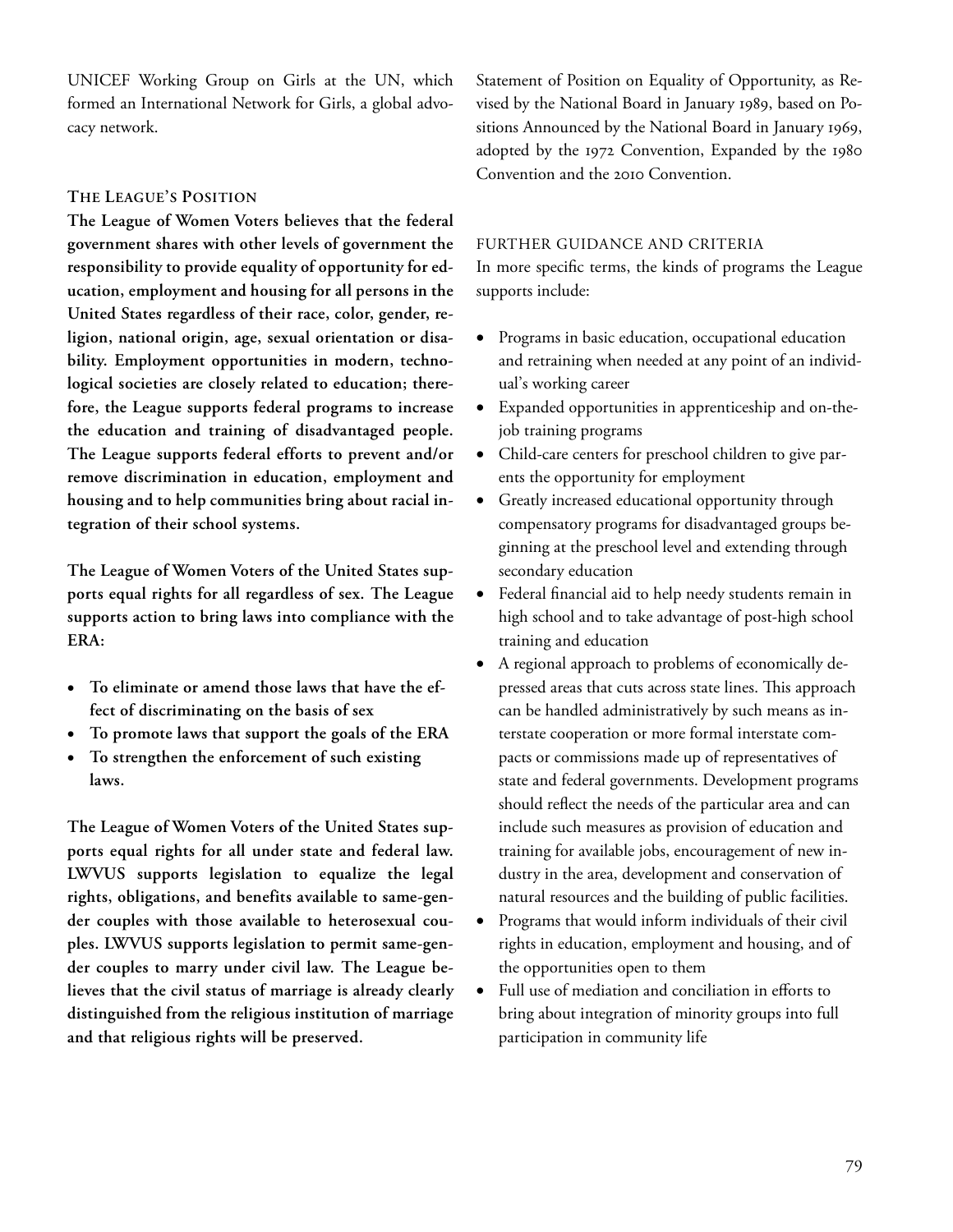- A federal clearinghouse for the exchange of information on solutions communities have found to problems of integration in employment, education and housing
- Programs to bring about effective integration of schools through federal technical assistance such as training programs and institutes for teachers and school administrators
- Withholding federal funds from school districts that fail to meet realistic and effective guidelines and standards for school integration
- Withholding government contracts from businesses and industries that discriminate in employment
- An effective federal fair employment practices agency.

# EDUCATION AND EMPLOYMENT CRITERIA

In evaluating federal programs that have been, or will be, established to provide equality of opportunity for education and employment, the League will support those programs that largely fulfill the following criteria:

- The nationwide effort to achieve equality of opportunity in education and employment should include participation of government at all levels and encourage the participation of private institutions.
- State and local governments should contribute to the extent their resources permit. At the same time, adequate federal funds for the establishment and continuation of programs should be available if necessary.
- Programs should be carefully tailored to the educational or employment needs of the people they are intended to reach.
- People for whom community action programs are designed should be involved in the planning and implementation of those programs.
- The programs should be carried out by personnel competent to meet the specific requirements of their jobs.
- Programs should assist people to become self-supporting, contributing members of society.
- The programs should be nondiscriminatory with provisions for enforcement.
- Research, pilot projects and continuing evaluation should be encouraged and, where feasible, built into programs.

 Programs may be closely related but should avoid unnecessary duplication.

# FAIR HOUSING CRITERIA

The following criteria should be applied to programs and policies to provide equal opportunity for access to housing without discrimination:

- Opportunities for purchase or renting of homes and for borrowing money for housing should not be restricted because of discriminatory reasons such as race, color, sex, religion or national origin.
- Responsibility in the nationwide effort to achieve equality of opportunity for access to housing resides with government at all levels and with the private sector—builders, lending institutions, realtors, labor unions, business and industry, news media, civic organizations, educational institutions, churches and private citizens.
- e continued existence of patterns of discrimination depends on the covert support of community leaders, institutions and residents. Award or withdrawal of federal contracts and placement of federal installations should be used as levers to change this covert support.
- After positive steps, such as mediation and conciliation have been exhausted, the federal government should have the option for selective withholding of federal funds where patterns of discrimination in access to housing occur. In applying the option to withhold funds, the federal government should weigh the effects of its actions on the welfare of lower-income and minority groups.
- Federal programs should include provisions to guarantee equal opportunity for access to housing. Federal funds should not be used to perpetuate discrimination.
- In the enforcement of fair-housing laws, speedy resolution should be ensured. Administrative procedures and responsibilities should be clearly defined and widely publicized.
- Mediation and legal redress should be readily available. The process should ensure every possible protection for both complainant and persons or institutions against whom complaints are lodged. Avenues for mediation and legal redress should be widely publicized and should be easily accessible.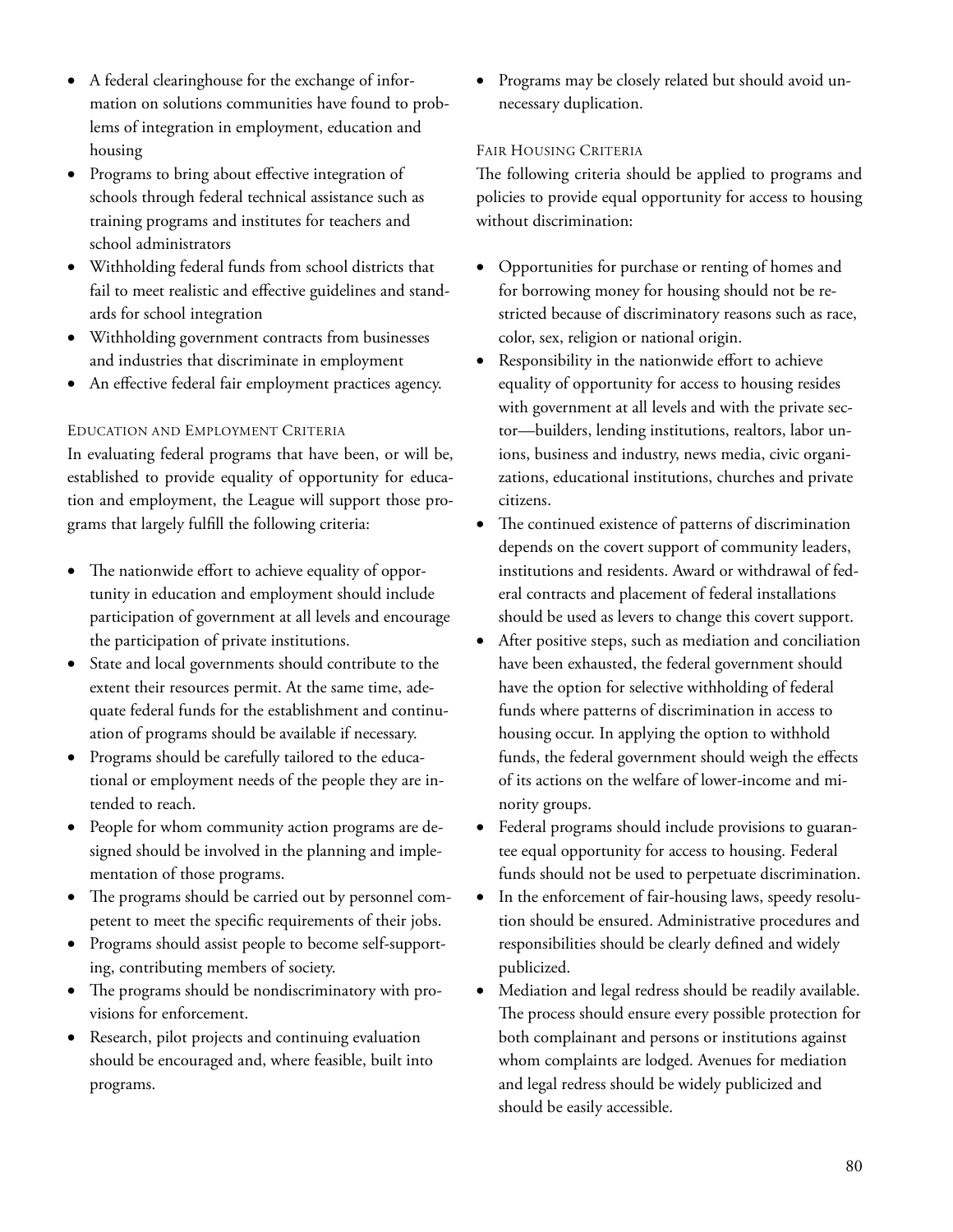- Funding should be adequate to provide trained and competent staff for public education to inform citizens of the provisions of fair-housing legislation, of their fair-housing rights and of procedures to be followed in securing them. Adequate funding should also be available for mediation and for all aspects of speedy enforcement.
- There should be continued evaluation to provide a basis for revision and strengthening of all procedures so that equality of opportunity for access to housing can be accomplished.

# FEDERAL ROLE IN PUBLIC EDUCATION

Convention 2010 delegates voted to embark on a two-year study of the Federal Role in Public Education. Local and state Leagues across the country participated in the study and a position was announced in March 2012.

#### THE LEAGUE'S POSITION

The League of Women Voters believes that the federal government shares with other levels of government the responsibility to provide an equitable, quality public education for all children pre-K through grade 12. A quality public education is essential for a strong, viable, and sustainable democratic society and is a civil right.

The League believes that the role of the federal government should include the following:

- Provide leadership and vision to promote a quality education for all children
- Provide broad common standards developed by educational experts upon which states and local education agencies can build
- Provide a suggested curricular structure or framework as a guide to state and local education agencies to develop their own curricula
- Provide a national assessment that clearly informs teachers, parents and students about how well individual students have mastered criteria established at the national level
- Provide a national assessment that informs districts how well their populations compare to other populations similar to theirs
- Provide a combination of competitive grants and non-competitive funding to states and local school districts to achieve equity among states and populations.

The League of Women Voters believes that an equitable, quality public education is critical for students. While the League recognizes that there are instances where the federal government's involvement is the only way to achieve universal change (desegregation, special needs population, gender equity), we also recognize that primary responsibility for public education resides with the states. In accordance with the League of Women Voters' position on Equal Rights, the League continues to support equity in public education for all through:

- Broad guidelines for accountability, leaving implementation to the state and local education agencies
- Adequate funding sources that support the broad goals of national standards
- Mechanisms for local and state funding with adequate federal support for mandates that require less burdensome, compliance-based reporting and regulations.

The League of Women Voters believes a basic role of the federal government in funding education should be to achieve equity among states and populations on the basis of identified needs. This should be done with full understanding that equity does not mean equal, given that some populations are more expensive to educate than others and some localities have specific needs.

The League believes that the federal government should be primarily responsible for funding any programs mandated by the federal government on local education agencies. Although the League recognizes equity in ed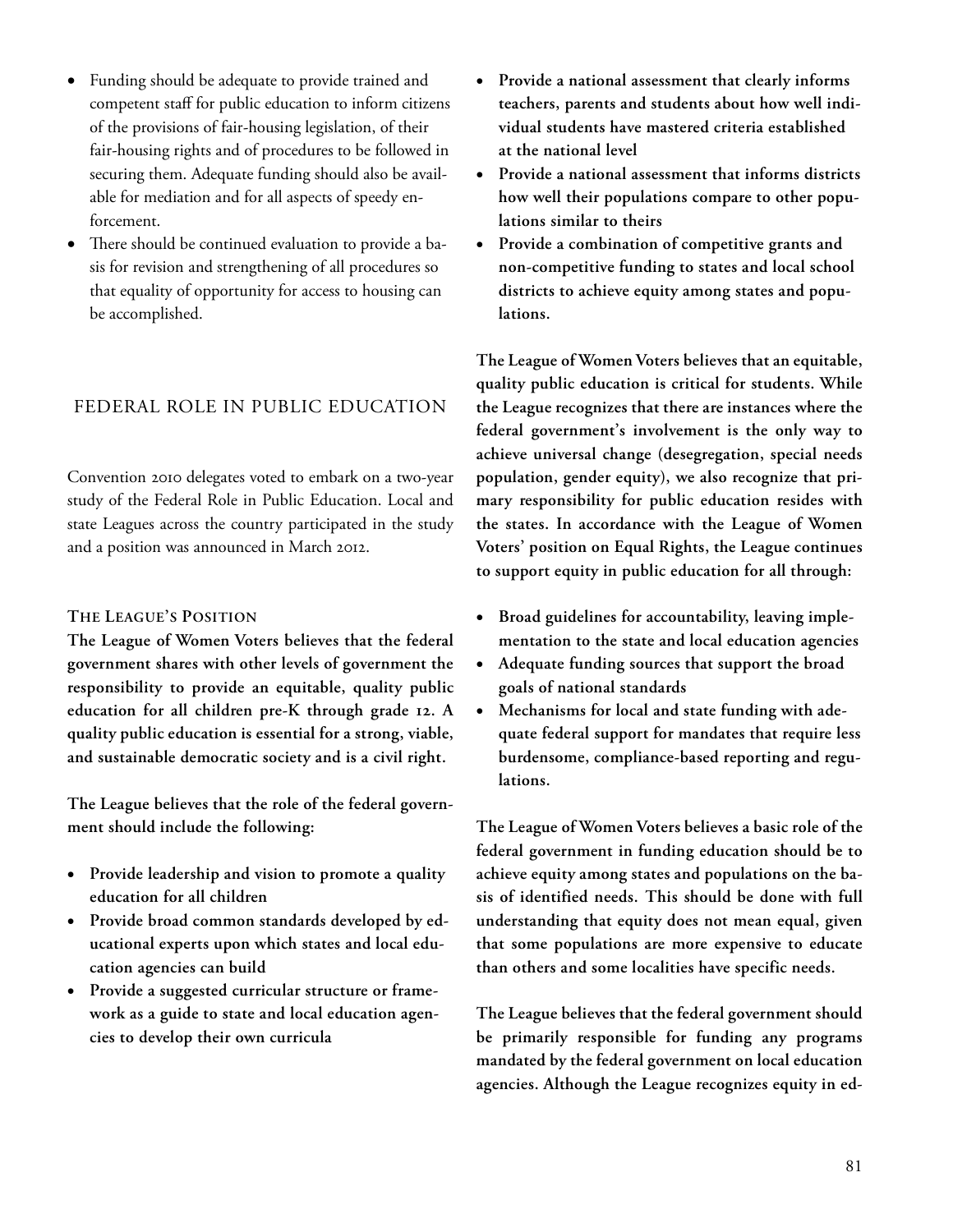ucation depends on meeting basic human needs of children and of their families, the costs associated with providing equitable access to safe neighborhoods and secure housing do not belong in the education budget. Major programs of federal funding for public education (i.e., Elementary and Secondary Education Act) should be targeted toward children living in poverty and/or children with special needs.

The federal government has the responsibility to monitor and support access to the following:

- High quality teaching and learning, supported by quality current learning materials and well maintained educational facilities
- Access to health care needs (i.e., hearing, vision, dental, immunization, school-based health clinics at the secondary level, etc.) and nutritionally adequate food (i.e., school-based meals under "free and reduced meal programs").

The League believes that the first five years of a child's life are crucial in building the foundation for educational attainment and greatly impact success or failure in later life. Additionally, the League believes quality, developmentally appropriate and voluntary early learning experiences should be available to all children, with federally funded opportunities going first to children of poverty and/or with special needs. The League believes that the federal government should support the following:

- Early childhood education programs that include funding for parent education and involve child development, health, nutrition and access to other supportive services, such as mental health care for all children and their families
- Research that documents quality early childhood education programs
- Research that demonstrates the importance of linking state and local community partnerships with effective early childhood education programs and services.

Statement of Position on Federal Role in Public Education as announced by the National Board in March 2012.

# FISCAL POLICY

The 1984 Convention adopted criteria for evaluating federal tax policies as a League position and a two-year study of U.S. fiscal policy. The three-part study focused on tax policy, deficit issues and entitlement funding. League members completed the tax policy portion of the study in time to position the League as a major force in the tax reform movement of 1985-1986. As Congress debated major legislation to broaden the income tax base, the League became a recognized leader in pushing for passage of reform legislation. The League achieved a major victory after mobilizing League members and activists to urge members of Congress to pass broad-based, fair and progressive legislation. As part of its strong legislative campaign, the League opposed a value-added tax as regressive. The League supported taxing capital gains as ordinary income and urged the removal of loopholes in the tax law.

The final two stages of the study, concluded in 1986, gave the League new tools for responding to federal deficit and budget issues. Under the deficit position, the League has supported selective cuts in defense spending that target military investment rather than readiness, in accord with the LWVUS Military Policy and Defense Spending position.

In determining what national security crises might call for deficit spending, the League is guided by its International Relations positions, including U.S. Relations with Developing Countries. The League also can, if necessary, support selective cuts in nondefense discretionary spending. In determining its stance, the LWVUS will be guided by its Social Policy, Natural Resources, Representative Government and International Relations positions and priorities.

As Congress continued in 1986 to grapple with extraordinary federal deficits and budget dilemmas, the League took a comprehensive approach to the budget battle that combined support for increased funding for human needs, for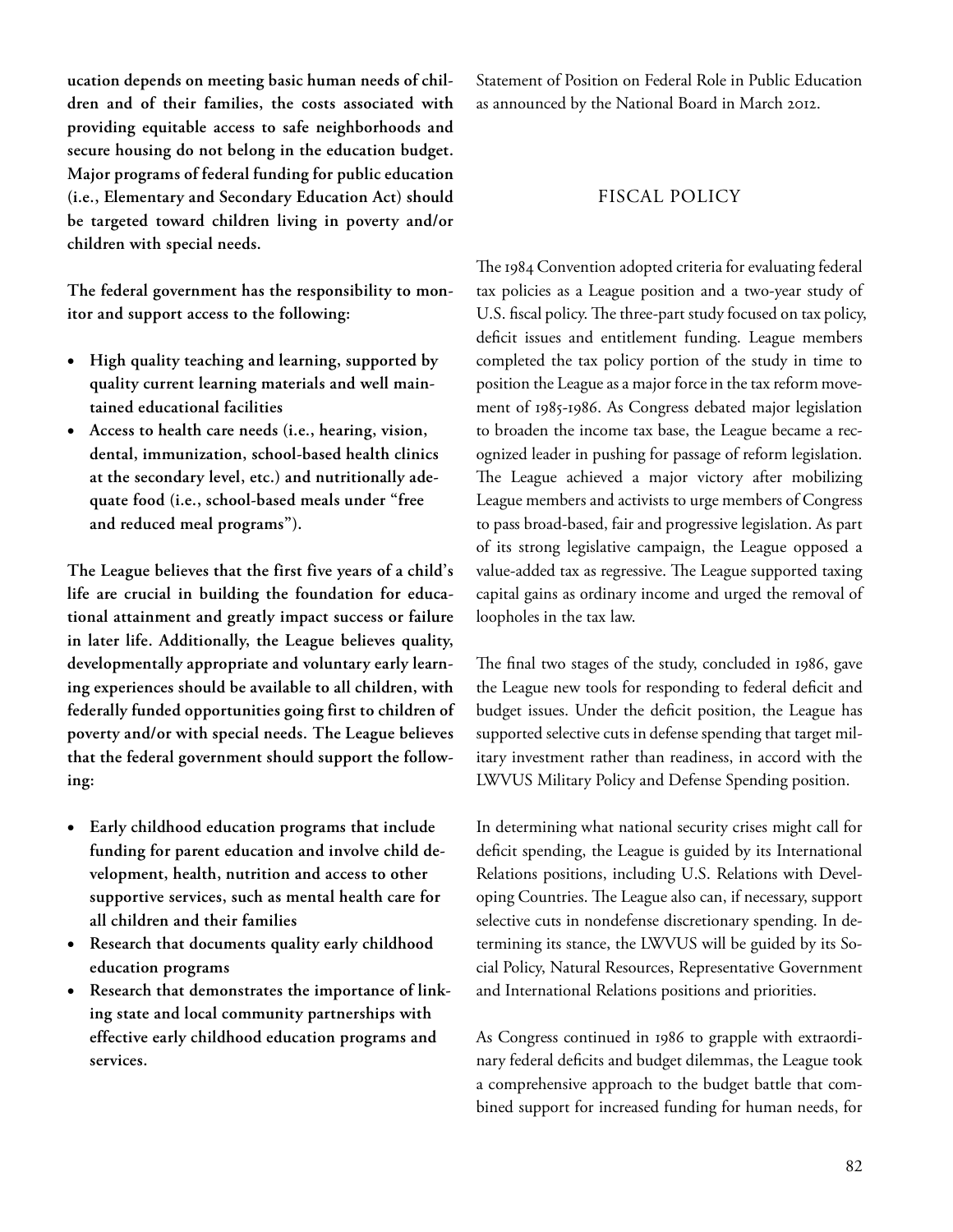selective cuts in defense spending and for necessary revenue increases. The deficit position enabled the League to oppose a balanced budget constitutional amendment in March 1986.

The deficit position, like the tax policy position, applies only at the federal level. Thus, LWVUS opposition to the line-item veto and to a constitutionally mandated balanced budget applies only to the federal government. Under the LWVUS deficit position, state Leagues will be expected to oppose state legislative resolutions and other actions calling for a constitutional amendment requiring a balanced budget.

Since the state budgeting process occurs under different constitutional arrangements and laws, the conclusions of the federal deficit study do not overrule any current state League positions on state budgeting processes, nor can they be used at the state level without separate state League study and member agreement on the subjects.

The Funding of Entitlements position enables the LWVUS to support efforts to expand participation in the Social Security system (including participation by state and local government employees and other excluded groups). The League is opposed to measures that allow individuals to opt out of the system or measures to substitute private programs. The League opposes reducing Social Security benefits to achieve deficit reduction.

In 1990, the LWVUS urged the President and Congress to produce actual deficit reductions rather than masking the problem, and prodded them to rely primarily on reductions in defense spending and increased revenues through progressive taxes. In 1992, the LWVUS urged the President and Congress to address the recession and promote economic development. The League called for tax and budget reform and for rebuilding the nation's infrastructure.

As the federal deficit grew, the "balanced-budget" amendment to the Constitution was introduced in Congress as a political expedient to control the federal budget. The League successfully fought against passage in the House in 1992 and both houses in 1994. The League argued it would

dangerously upset the federal balance of powers and hurt the economy.

In 1995, the federal deficit began to shrink, but the push for a constitutional amendment to require a balanced budget grew. The League lobbied and brought grassroots pressure to oppose this dangerous and misleading proposal, arguing that it would hamstring the government's ability to stimulate the economy in time of recession and to respond to natural disasters. Amendment opponents prevailed then and in 1996-97. League grassroots pressure was key in defeating balanced budget Constitutional amendment efforts.

In December 1998, the League and others signed a letter urging President Clinton to use the budget surplus to invest in programs that benefit the American people, including education, health care, human needs and the environment.

In 1999, when debate over Social Security's future heated up with various proposals to "privatize" the Social Security system, the LWVUS endorsed the principles of the New Century Alliance for Social Security, emphasizing Social Security's central role in family income protection. The League's stance is based on support for a federal role in providing mandatory, universal, old-age, survivors, disability and health insurance.

In the 108<sup>th</sup> Congress, the League joined with several hundred other organizations, lobbying against tax cut legislation because it was fundamentally unfair and jeopardized the nation's ability to meet its domestic and foreign responsibilities.

Responding to Congressional efforts to cut funding to the poorest of Americans during the II2<sup>th</sup> and II3<sup>th</sup> Congresses, the League lobbied in support of principles and programs that benefit low income Americans while opposing tax breaks for the wealthiest in the country.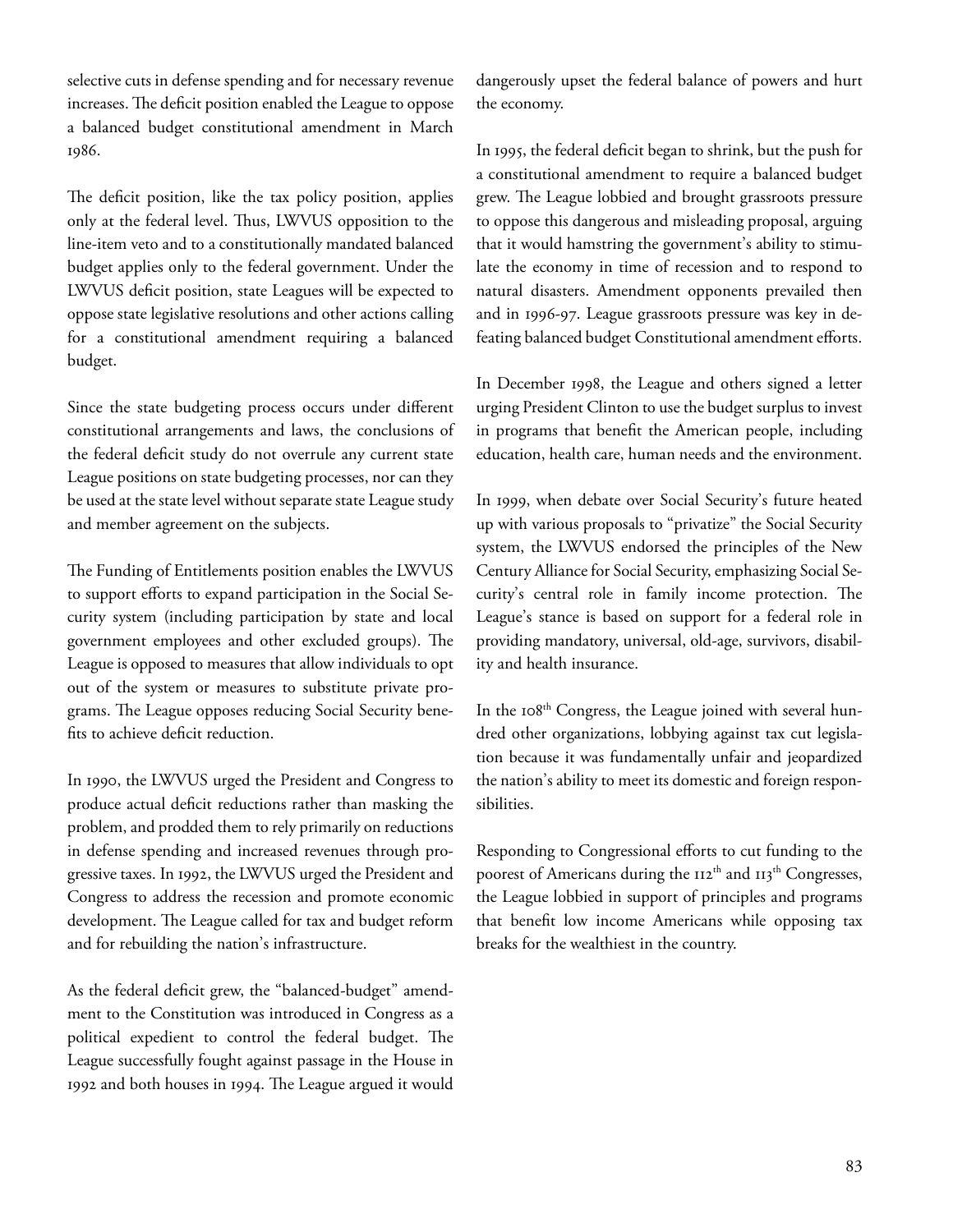# THE LEAGUE'S POSITION

The League of Women Voters believes federal fiscal policy should provide for:

- Adequate and flexible funding of federal government programs through an equitable tax system that is progressive overall and that relies primarily on a broad-based income tax
- Responsible deficit policies
- A federal role in providing mandatory, universal, old-age, survivors, disability and health insurance.

# TAX POLICY

The League of Women Voters believes the federal tax system should:

- Be fair and equitable
- Provide adequate resources for government programs while allowing flexibility for financing future program changes
- Be understandable to the taxpayer and encourage compliance
- Accomplish its objectives without creating undue administrative problems.

The League of Women Voters believes that the federal tax system, taken as a whole, should be progressive, not proportional.

The League supports income as the major tax base for federal revenues; believes that the federal income tax should be broad-based with minimal tax preferences and a progressive rate structure; opposes a value-added tax or a national sales tax in the federal revenue system.

Statement of Position on Fiscal Policy, as Adopted by Convention and as Announced by National Board, March 1985, January 1986 and June 1986.

# FURTHER GUIDELINES

Under this position, the League of Women Voters would support tax measures that broaden the base and improve the equity of the income tax while working to incorporate progressivity into the tax system, taken as a whole.

In evaluating specific tax preferences, the League will use the following criteria:

- Whether the tax preference promotes equity and progressivity
- Whether the tax preference effectively furthers League of Women Voters program goals
- Whether the tax preference is the most efficient means of achieving its purpose
- Whether the revenue loss from the tax preference is justifiable

#### FEDERAL DEFICIT

The League of Women Voters believes that the current federal deficit should be reduced. In order to reduce the deficit, the government should rely primarily on reductions in defense spending through selective cuts and on increased revenue through a tax system that is broad-based with progressive rates. The government also should achieve whatever savings possible through improved efficiency and management. The League opposes across-the-board federal spending cuts.

The League recognizes that deficit spending is sometimes appropriate and therefore opposes a constitutionally mandated balanced budget for the federal government. The League could support deficit spending, if necessary, for stimulating the economy during recession and depression, meeting social needs in times of high unemployment and meeting defense needs in times of national security crises. The League opposes a federal budget line-item veto.

### FUNDING OF ENTITLEMENTS

The League of Women Voters believes that the federal government has a role in funding and providing for old-age, survivors, disability and health insurance. For such insurance programs, participation should be mandatory and coverage should be universal. Federal deficit reduction should not be achieved by reducing Social Security benefits.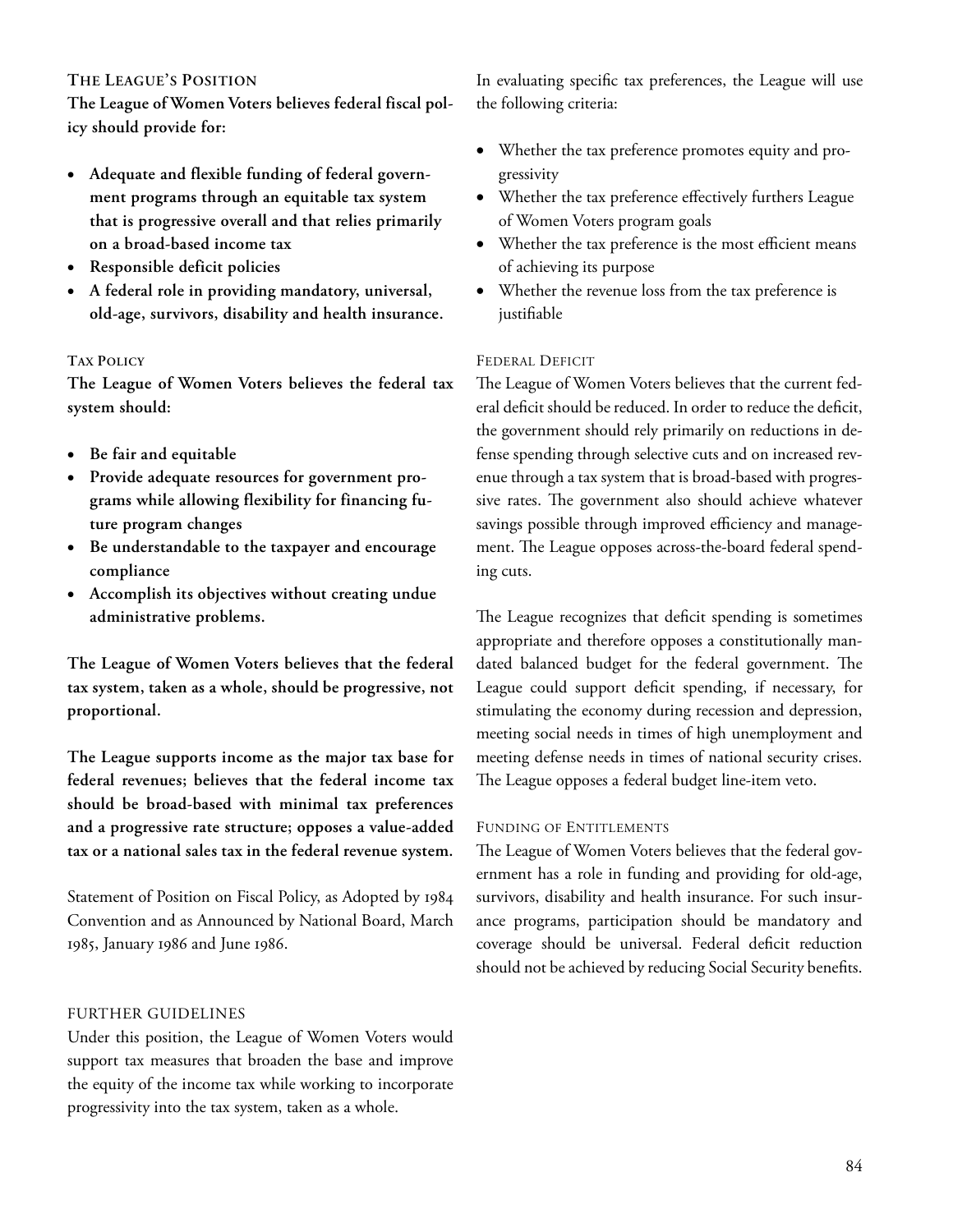# HEALTH CARE

In 1990, the LWVUS undertook a two-year study of the funding and delivery of health care in the United States. Phase I studied the delivery and policy goals of the U.S. health care system; Phase 2 focused on health care financing and administration. The LWVUS announced its initial health care position in April 1992 and the final position in April 1993.

The health care position outlines the goals the LWVUS believes are fundamental for U.S. health care policy. These include policies that promote access to a basic level of quality care at an affordable cost for all U.S. residents and strong cost-control mechanisms to ensure the efficient and economical delivery of care. The Meeting Basic Human Needs position also addresses access to health care.

The health care position enumerates services League members believe are of highest priority for a basic level of quality care: the prevention of disease, health promotion and education, primary care (including prenatal and reproductive health care), acute care, long-term care and mental health care. Dental, vision and hearing care are recognized as important services but of lower priority when measured against the added cost involved. Comments from numerous state and local Leagues, however, emphasized that these services are essential for children.

To achieve more equitable distribution of services, the League endorses increasing the availability of resources in medically underserved areas, training providers in needed fields of care, standardizing the services provided under publicly funded health care programs and insurance reforms.

The LWVUS health care position includes support for strong mechanisms to contain rising health care costs. Particular methods to promote the efficient and economical delivery of care in the United States include regional planning for the allocation of resources, reducing administrative costs, reforming the malpractice system, copayments and deductibles, and managed care. In accordance with the position's call for health care at an affordable cost, copayments

and deductibles are acceptable cost containment mechanisms only if they are based on an individual's ability to pay. In addition, cost containment mechanisms should not interfere with the delivery of quality health care.

The position calls for a national health insurance plan financed through general taxes, commonly known as the "single-payer" approach. The position also supports an employer-based system that provides universal access to health care as an important step toward a national health insurance plan. The League opposes a strictly private marketbased model of financing the health care system. With regard to administration of the U.S. health care system, the League supports a combination of private and public sectors or a combination of federal, state and/or regional agencies. The League supports a general income tax increase to finance national health care reform.

The League strongly believes that should the allocation of resources become necessary to reform the U.S. health care system, the ability of a patient to pay for services should not be a consideration. In determining how health care resources should be allocated, the League emphasizes the consideration of the following factors, taken together: the urgency of the medical condition, the life expectancy of the patient, the expected outcome of the treatment, the cost of the procedure, the duration of care, the quality of life of the patient after the treatment, and the wishes of the patient and the family.

As the LWVUS was completing Phase 2 of the study, the issue of health care reform was rising to the top of the country's legislative agenda. In April 1993, as soon as the study results were announced, the LWVUS met with White House Health Care officials to present the results of the League's position. Since then, the League has actively participated in the health care debate.

The LWVUS testified in fall 1993 before the House Ways and Means Subcommittee on Health, the Energy and Commerce Committee and the Education and Labor Committee, calling for comprehensive health care reform based on the League position. The League joined two coalitions—one comprised of consumer, business, labor, provider and senior groups working for comprehensive health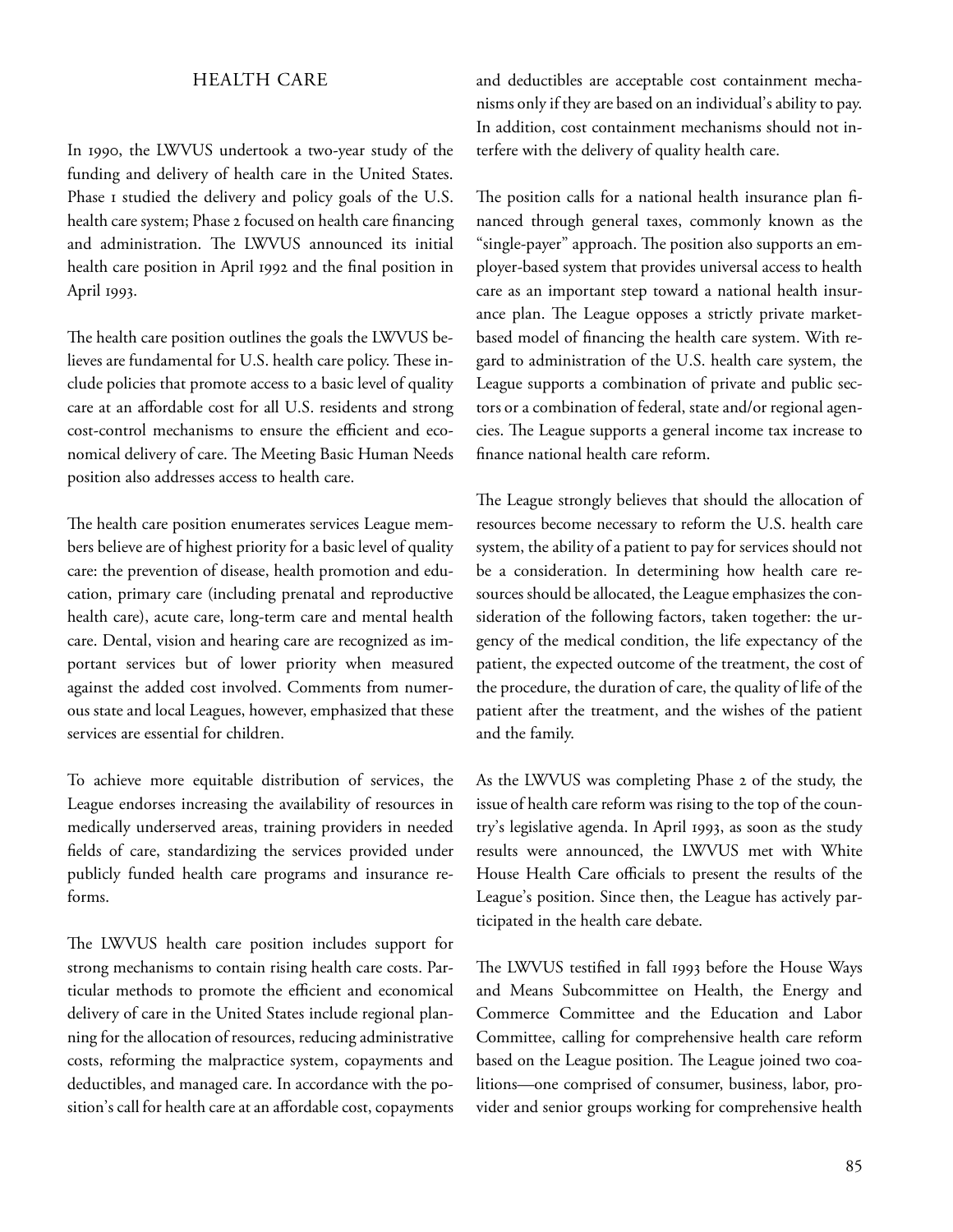care reform, and the other comprised of groups supporting the single-payer approach to health care reform.

Throughout 1994, the League actively lobbied in support of comprehensive reform, including universal coverage, cost containment, single-payer or employer mandate and a strong benefits package. The League emphasized LWVUS support for the inclusion of reproductive health care, including abortion, in any health benefits package.

The LWVEF initiated community education efforts on health care issues with the Understanding Health Care Policy project in the early 1990s. The project provided training and resources for Leagues to conduct broad-based community outreach and education on health care policy issues with the goal of expanding community participation in the debate.

In spring 1994, the LWVEF and the Kaiser Family Foundation (KFF) undertook a major citizen education effort, Citizen's Voice for Citizen's Choice: A Campaign for a Public Voice on Health Care Reform. The project delivered objective information on health care reform to millions of Americans across the country through local and state Leagues sponsored town meetings in major media markets nationwide, involving members of Congress and other leading policy makers and analysts in health care discussions with citizens. In September 1994, the LWVEF and KFF held a National Satellite Town Meeting on Health Care Reform, with 200+ downlink sites across the country. They also undertook a major television advertising promotion of public participation in the health care debate.

In 1997, the LWVUS joined 100 national, state and local organizations in successfully urging Congress to pass strong bipartisan child health care legislation. In 1998, the LWVUS began working for a Patients' Bill of Rights, aimed at giving Americans participating in managed care health plans greater access to specialists without going through a gatekeeper, the right to emergency room care using the "reasonably prudent person" standard, a speedy appeals process when there is a dispute with insurers and other rights.

In 1998, the LWVEF again partnered with KFF and state and local Leagues on a citizen education project, this time focused on Medicare reform, patients' bill of rights and other health care issues. In the first phase, more than 6,500 citizens participated in focus groups, community dialogues and public meetings. Their views were reflected in "How Americans Talk about Medicare Reform: The Public Voice," presented to the National Bipartisan Commission on the Future of Medicare in March 1999. The report emphasized that people value Medicare but recognize its flaws. Fairness, responsibility, efficiency and access were identified as important values for any reforms of the Medicare system.

In spring 2000, the LWVEF and KFF developed and distributed two guides, Join the Debate: Your Guide to Health Issues in the 2000 Election and A Leader's Handbook for Holding Community Dialogues. The project focused on five issues under debate in the election: the uninsured, managed care and patients' rights, Medicare reform, prescription drug coverage and long-term care.

In the late 90s, the LWVUS lobbied in support of a strong Patients' Bill of Rights. Despite close votes in 2000, Senate opponents continued to block passage. At Convention , League delegates lobbied their members of Congress to pass a strong, comprehensive Patients' Bill of Rights, but it was shelved as Election 2000 drew near.

In the 108<sup>th</sup> Congress, the League lobbied in support of the Health Care Access Resolution. In 2003, the League opposed the Medicare Prescription Drug bill, which the President signed into law, because of provisions that undermined universal coverage in Medicare.

In May 2006, the League urged Senators to oppose the Health Insurance Marketplace Modernization and Affordability Act (HIMMA), which purported to expand healthcare coverage, while actually limiting critical consumer protections provided in many states.

From 2007-2009, the League urged reauthorization of the State Children's Health Insurance Program (SCHIP), which provided health care coverage in 2007 to six million low-income children; the efforts were rewarded with reauthorization in early 2009.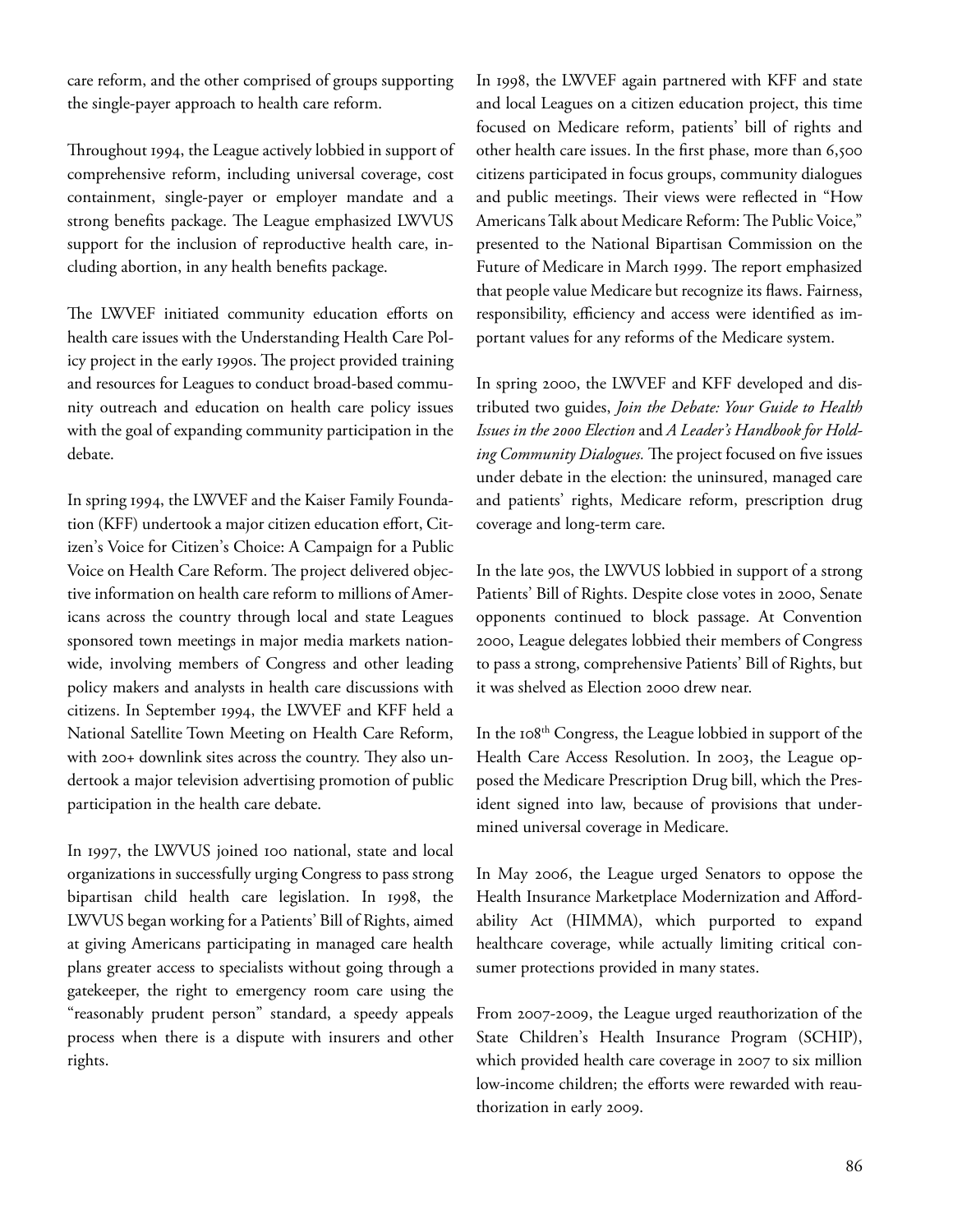In 2010, two decades of League work to ensure access to affordable, quality health care for all Americans and protect patients' rights celebrated success when the Affordable Care Act (ACA) was signed into law. The League remains vigilant in light of current efforts to repeal or diminish the law in Congress and the courts.

In the  $\text{II2}^{\text{th}}$  Congress, the League continued to fight attempts to repeal the Affordable Care Act and to limit provisions that provide health and reproductive services for women. State Leagues began to work with their legislatures to implement the ACA and the LWVUS signed on to an amicus brief in the challenge to the Affordable Care Act, which was upheld by the Supreme Court.

In 2013, as opposition to the ACA was raised in the legislative, regulatory and judicial processes, the LWVUS submitted comments opposing religious exemptions for contraceptive services. This debate continued in the courts and the League joined with other concerned organizations in opposing broad "religious exemptions" to the requirement that all insurance plans provide access to contraception as basic care in the 2014 Supreme Court case of Burwell v. Hobby Lobby Stores.

Judicial action continued in 2015 as supporters, including the League, submitted an *amicus* brief in the case of *Burwell*  $v.$  King, which challenged the availability of tax subsidies for people who purchase health insurance on a marketplace administered by the federal government. The ACA gave states a choice not to administer its own marketplace. The brief outlined how tax subsidies are essential to women's health and critical to the ACA's continued viability.

The League continued to support implementation of the ACA at the state level and expansion of the Medicaid program, as provided by the ACA. The League also continued its strong support for continued funding of the Children's Health Insurance Program (CHIP).

#### THE LEAGUE'S POSITION

The League of Women Voters believes that a basic level of quality health care at an affordable cost should be available to all U.S. residents. Other U.S. health care

policy goals should include the equitable distribution of services, efficient and economical delivery of care, advancement of medical research and technology, and a reasonable total national expenditure level for health care.

#### BASIC LEVEL OF QUALITY CARE

Every U.S. resident should have access to a basic level of care that includes:

- The prevention of disease
- Health promotion and education
- Primary care (including prenatal and reproductive health)
- Acute care
- Long-term care
- Mental health care

Every U.S. resident should have access to affordable, quality in- and out-patient behavioral health care, including needed medications and supportive service that is integrated with, and achieves parity with, physical health care.

Dental, vision and hearing care also are important but lower in priority. The League believes that under any system of health care reform, consumers/patients should be permitted to purchase services or insurance coverage beyond the basic level.

### FINANCING AND ADMINISTRATION

The League favors a national health insurance plan financed through general taxes in place of individual insurance premiums. As the United States moves toward a national health insurance plan, an employer-based system of health care reform that provides universal access is acceptable to the League. The League supports administration of the U.S. health care system either by a combination of the private and public sectors or by a combination of federal, state and/or regional government agencies.

The League is opposed to a strictly private marketbased model of financing the health care system. The League also is opposed to the administration of the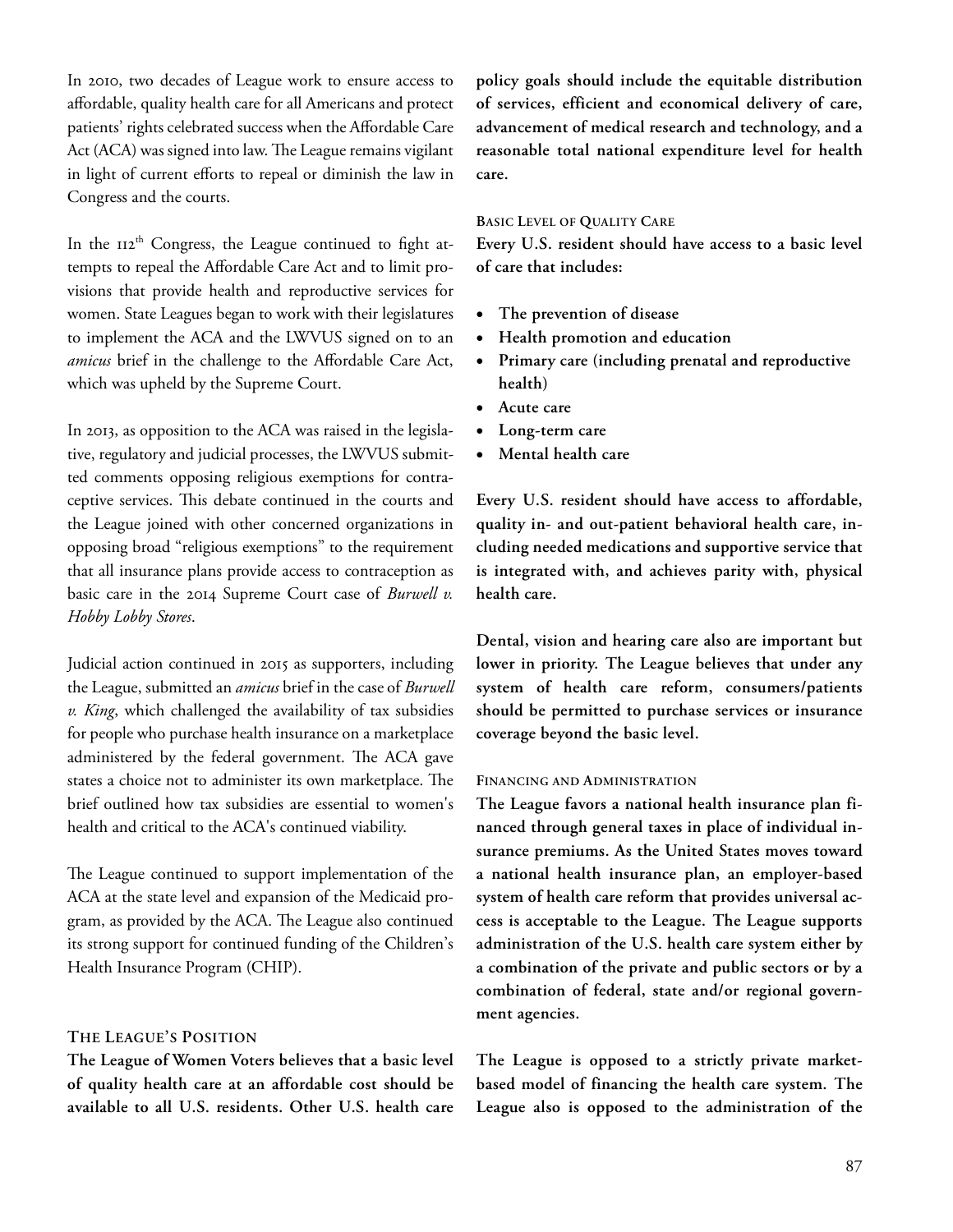health care system solely by the private sector or the states.

### TAXES

The League supports increased taxes to finance a basic level of health care for all U.S. residents, provided health care reforms contain effective cost control strategies.

### COST CONTROL

The League believes that efficient and economical delivery of care can be enhanced by such cost control methods as:

- The reduction of administrative costs
- Regional planning for the allocation of personnel, facilities and equipment
- The establishment of maximum levels of public reimbursement to providers
- Malpractice reform
- The use of managed care
- Utilization review of treatment
- Mandatory second opinions before surgery or extensive treatment
- Consumer accountability through deductibles and copayments

# EQUITY ISSUES

The League believes that health care services could be more equitably distributed by:

- Allocating medical resources to underserved areas
- Providing for training health care professionals in needed fields of care
- Standardizing basic levels of service for publicly funded health care programs
- Requiring insurance plans to use community rating instead of experience rating
- Establishing insurance pools for small businesses and organizations

# ALLOCATION OF RESOURCES TO INDIVIDUALS

The League believes that the ability of a patient to pay for services should not be a consideration in the allocation of health care resources. Limited resources should be allocated based on the following criteria considered together:

- The urgency of the medical condition
- The life expectancy of the patient
- The expected outcome of the treatment
- The cost of the procedure
- The duration of care
- The wishes of the patient and the family

## BEHAVIORAL HEALTH

The League of Women Voters supports:

- Behavioral Health as the nationally accepted term that includes both mental illness and substance use disorder
- Access for all people to affordable, quality in- and out-patient behavioral health care, including needed medications and supportive services
- Behavioral Health care that is integrated with, and achieves parity with, physical health care
- Early and affordable behavioral health diagnosis and treatment for children and youth from early childhood through adolescence
- Early and appropriate diagnosis and treatment for children and adolescents that is family-focused and community-based
- Access to safe and stable housing for people with behavioral health challenges, including those who are chronically homeless
- Effective re-entry planning and follow-up for people released from both behavioral health hospitalization and the criminal justice system
- Problem solving or specialty courts, including mental health and drug courts, in all judicial districts to provide needed treatment and avoid inappropriate entry into the criminal justice system
- Health education from early childhood throughout life that integrates all aspects of social, emotional and physical health and wellness
- Efforts to decrease the stigmatization of, and normalize, behavioral health problems and care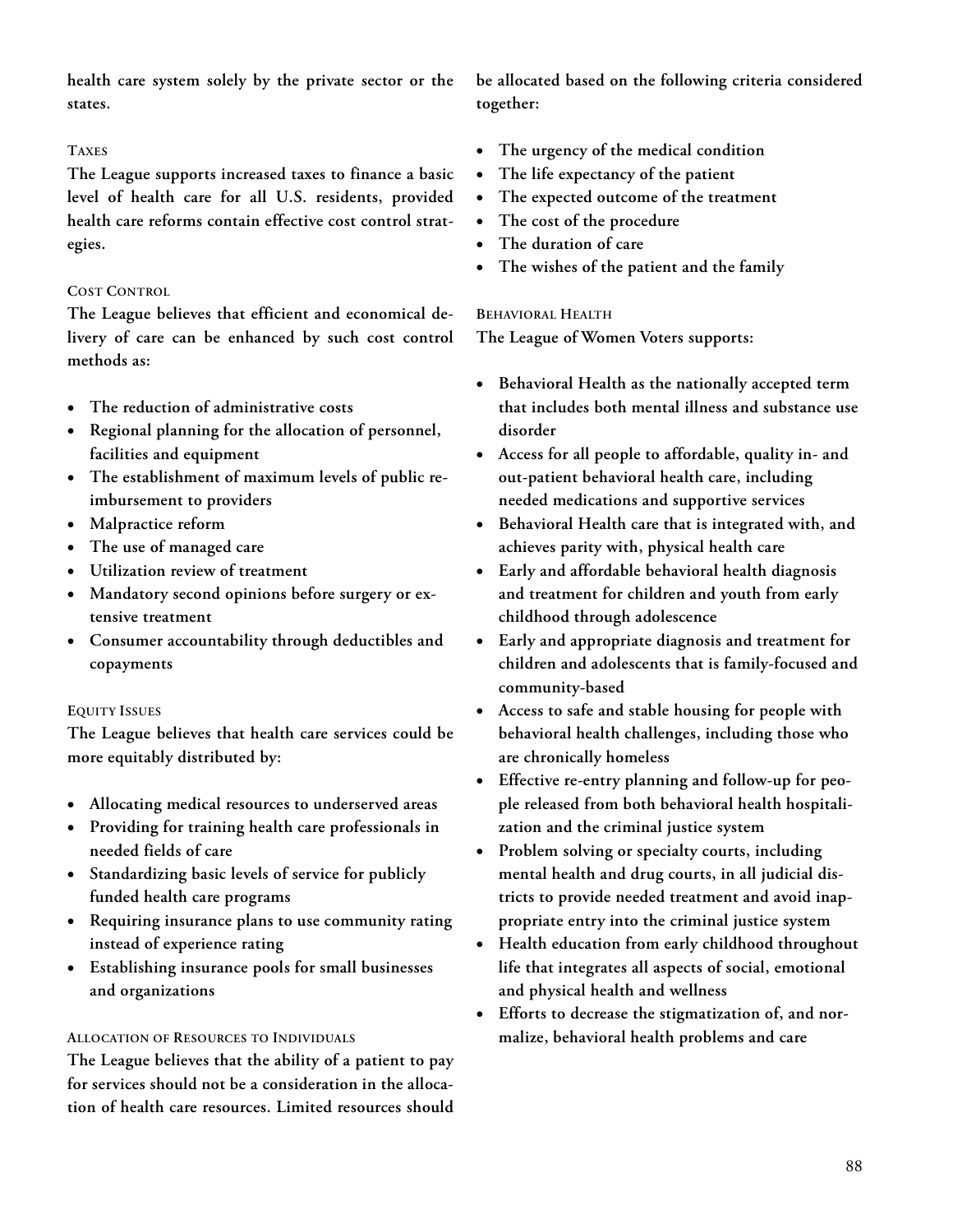Statement of Position on Health Care, as Announced by National Board, April 1993 and supplemented by concurrence, June 2016.

### IMMIGRATION

In the III<sup>th</sup> Congress, the League lobbied in support of the DREAM (Development, Relief and Education for Alien Minors) Act that would provide a path to citizenship for young immigrants who complete a college degree or serve in the military, thereby enabling them to be a fully productive part of American society. The legislation passed the House, but lacked enough votes to overcome a filibuster in the Senate.

### THE LEAGUE'S POSITION

The League of Women Voters believes that immigration policies should promote reunification of immediate families; meet the economic, business and employment needs of the United States; and be responsive to those facing political persecution or humanitarian crises. Provision should also be made for qualified persons to enter the United States on student visas. All persons should receive fair treatment under the law.

The League supports federal immigration law that provides an efficient, expeditious system (with minimal or no backlogs) for legal entry of immigrants into the United States.

To complement these goals the League supports federal policies to improve economies, education, job opportunities and living conditions in nations with large emigrating populations.

In transition to a reformed system, the League supports provisions for unauthorized immigrants already in the country to earn legal status

The League supports federal payments to impacted communities to address the financial costs borne by states and local governments with large immigrant populations.

CRITERIA FOR LEGAL ADMISSION TO THE UNITED STATES The League supports the following criteria for legal admission of persons into the United States:

- Family reunification of spouses or minor children with authorized immigrants or citizens
- Flight from persecution or response to humanitarian crises in home countries
- Economic, business and employment needs in the Unites States
- Education and training needs of the United States
- Educational program opportunities
- Lack of a history of serious criminal activity.

#### ADMINISTRATION AND ENFORCEMENT

The League supports due process for all persons, including the right to a fair hearing, right to counsel, right of appeal and right to humane treatment. The League supports:

- Improved technology to facilitate employer verification of employee status
- Verification documents, such as status cards and work permits, with secure identifiers
- Significant fines and penalties for employers who hire unauthorized workers
- Improved technology for sharing information among federal agencies
- More effective tracking of individuals who enter the United States
- Increased personnel at borders.

The League also supports programs allowing foreign workers to enter and leave the United States to meet seasonal or sporadic labor needs.

# UNAUTHORIZED IMMIGRANTS ALREADY IN THE UNITED **STATES**

In achieving overall policy goals, the League supports a system for unauthorized immigrants already in the country to earn legal status, including citizenship, by paying taxes, learning English, studying civics and meeting other relevant criteria. While policy reforms, including a path to legal status, remain unachieved, the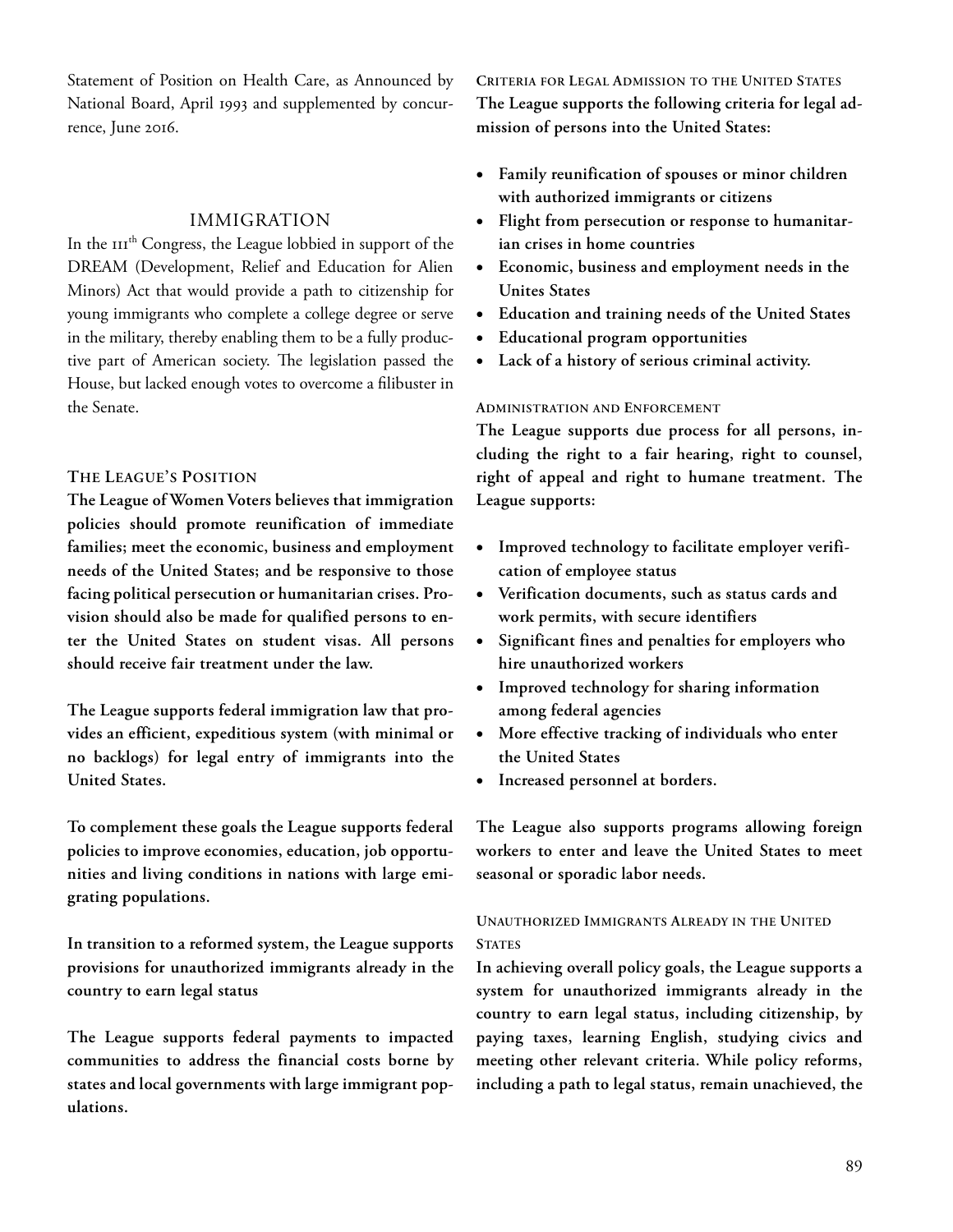# League does not support deporting unauthorized immigrants who have no history of criminal activity.

Statement of Position on Immigration, as Announced by National Board, April 2008.

# MEETING BASIC HUMAN NEEDS

After adopting the Meeting Basic Human Needs position in 1988, the League reorganized the Social Policy program in 1990. This reorganization combined several existing positions to address the basic needs of all people for food, shelter, and access to health care and transportation. The Meeting Basic Human Needs position encompasses previous positions on income assistance and transportation. The issue of housing supply was separated from the fair housing position, which is still under Equality of Opportunity, and put under the Meeting Basic Human Needs position.

### Income Assistance

The 1970 Convention adopted a study of alternatives to welfare. As a result of the study, members agreed to support a system of federalized income assistance. The position, adopted in 1971, suggests criteria for such a system and for minimum uniform standards of eligibility for both cash benefits and supportive services (in-kind benefits). The position is closely linked with the Employment position in encouraging work and in emphasizing the responsibility of the federal government to help those who cannot find work, those whose earnings are insufficient to meet basic needs or those who are unable to work.

Adoption of the position coincided with a congressional effort to make major changes in the welfare system in 1971-72. The League mounted an all-out lobbying effort in support of the legislation, despite recognized its shortcomings. In the late 1970s, the League attempted unsuccessfully to strengthen a number of federal welfare reform proposals. The League has supported a variety of specific programs for income assistance and in-kind benefits such as food stamps,

low-income energy assistance, child-care legislation, reform of unemployment compensation and Aid to Families with Dependent Children programs, and housing subsidies. Comprehensive child care remains an elusive but critically needed support service for women seeking employment. In each case the League has pressed for: uniform minimum federal standards of eligibility, uniform standards for benefits based on need and standards for quality of services.

# Support Services

The League has opposed cutoffs of Medicaid funding for abortion as violating the supportive services provisions of the Income Assistance position and because such actions clearly discriminate against economically disadvantaged women.

In the 1980s, national League action on income assistance focused primarily on opposition to funding cutbacks, dilution of the federal role, and changes in eligibility requirements for income maintenance programs and support services.

In 1986-88, the League worked in support of welfare reform legislation in Congress, culminating in passage of the Family Support Act of 1988. The League had supported the House version, the Family Welfare Reform Act, which included provisions for education, training and employment of welfare recipients. The final bill followed the Senate version, the Family Security Act, which the League opposed. The League joined the national Coalition on Human Needs in opposing the final bill, citing inadequate funding and mandatory participation quotas. Since passage of the Act, states continue to face implementation decisions.

The League lobbied successfully in support of the Family and Medical Leave Act, designed to guarantee workers unpaid leave for illness or the birth or adoption of a child. Through the years, the League has supported the Earned Income Tax Credit as a necessary form of income assistance.

Other League efforts include lobbying Congress in 1991 and 1992 to pass the Mickey Leland Hunger Relief Act and the Freedom from Want Act, bills designed to alleviate hunger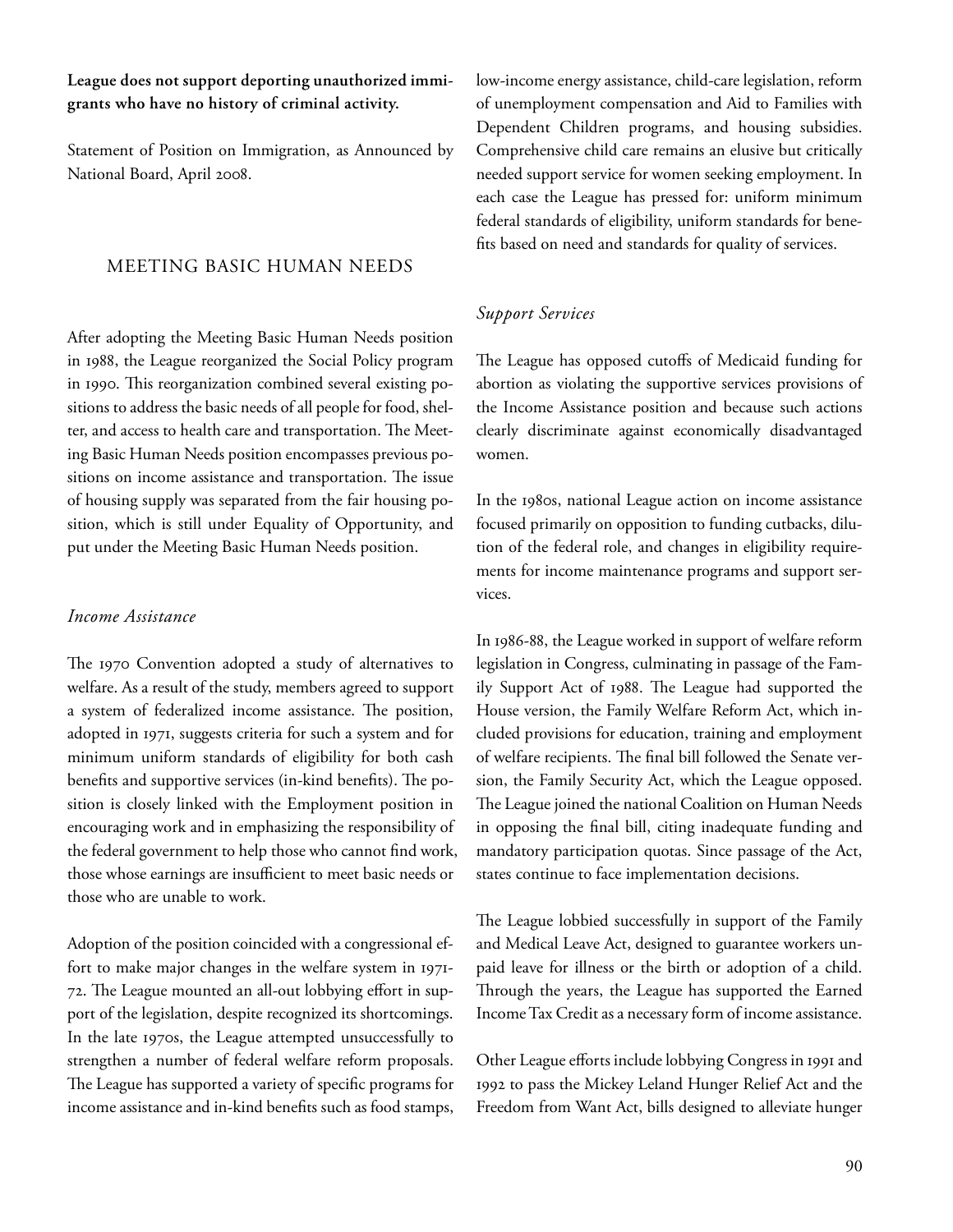in the United States. In 1988-1990, the LWVEF coordinated an 18-month Hunger Advocacy Project designed to help state and local Leagues develop and carry out model, targeted activities to document or alleviate hunger. A guide, Fighting Hunger in Your Community, provided information on replicating such activities.

In 1989-1990, the LWVEF promoted discussion of a Ford Foundation report on social welfare, The Common Good. Three regional workshops were held on issues raised in the report, and local Leagues conducted related community education activities.

The League actively opposed welfare reform legislation proposed in the 104th Congress. During summer 1996, the White House and Congress agreed on legislation to essentially hand over welfare to the states. Despite the League's strong lobbying effort with a particular focus on the President, the bill was passed and signed into law in August 1996. State Leagues across the country monitored the implementation and effects of "reform" efforts at the state level to ensure that the benefits were provided where needed and that recipients' civil rights were protected.

In fall 2005, the League responded to the Hurricane Katrina disaster, urging Congress to protect basic human needs of those affected by securing the basics of jobs, income when work is not available, health care, food, education, child care, and housing, while also protecting and expanding the capacity of the federal government to respond by preserving and increasing funding for vital services and not sapping revenues through misdirected tax cuts.

As the 113th Congress cut funding and changed eligibility formulas for SNAP (Supplemental Nutrition Assistance Program, formerly the Food Stamp program), the League joined with other organizations to urge Congress to strengthen, not weaken the program.

# Housing Supply

During the late 1960s and early 1970s, the League worked for a number of federal housing programs. In 1974, League support was channeled into aspects of the Housing and Community Development Act, which consolidated federal assistance under a block grant approach. The League fought against congressional action to weaken the Community Development Block Grant program through drastic cuts in the full range of authorized low- and moderate-income subsidies for both rehabilitation and new housing.

Throughout the 1980s, the League continued to support increased funding to add to and maintain the existing stock of federally assisted housing for very low-income persons. LWVUS efforts included working as a member of the National Low Income Housing Coalition to urge passage of 1987 legislation authorizing HUD's low-income housing and community development programs, as well as endorsing the 1989 Housing Now march on Washington.

As a member of the Low Income Housing Coalition's Women and Housing Task Force, the LWVUS endorsed recommendations predicated on the conviction that every person and family should have decent, safe and affordable housing. State and local Leagues have worked to increase the supply of low and moderate-income housing through efforts to change zoning laws and to set up shared housing services.

In 2002, the LWVUS formally endorsed legislation to establish the National Housing Trust Fund which uses surplus funds from the Federal Housing Administration (FHA) to create new housing for low-income families.

# Transportation

LWVUS concern about public transportation grew out of efforts on behalf of equal opportunity for employment and housing. The 1971 Air Quality position added another dimension to this concern by urging "measures to reduce vehicular pollution and development of alternate transportation systems." In 1972, the LWVUS Board responded to questions of interpretation by synthesizing the two positions into a unified Transportation position. In 1976, following League concurrence on the Energy Conservation position, the LWVUS Board reaffirmed the national League's Transportation position. In 1979, the Urban Policy position reinforced the theme that federal aid for highway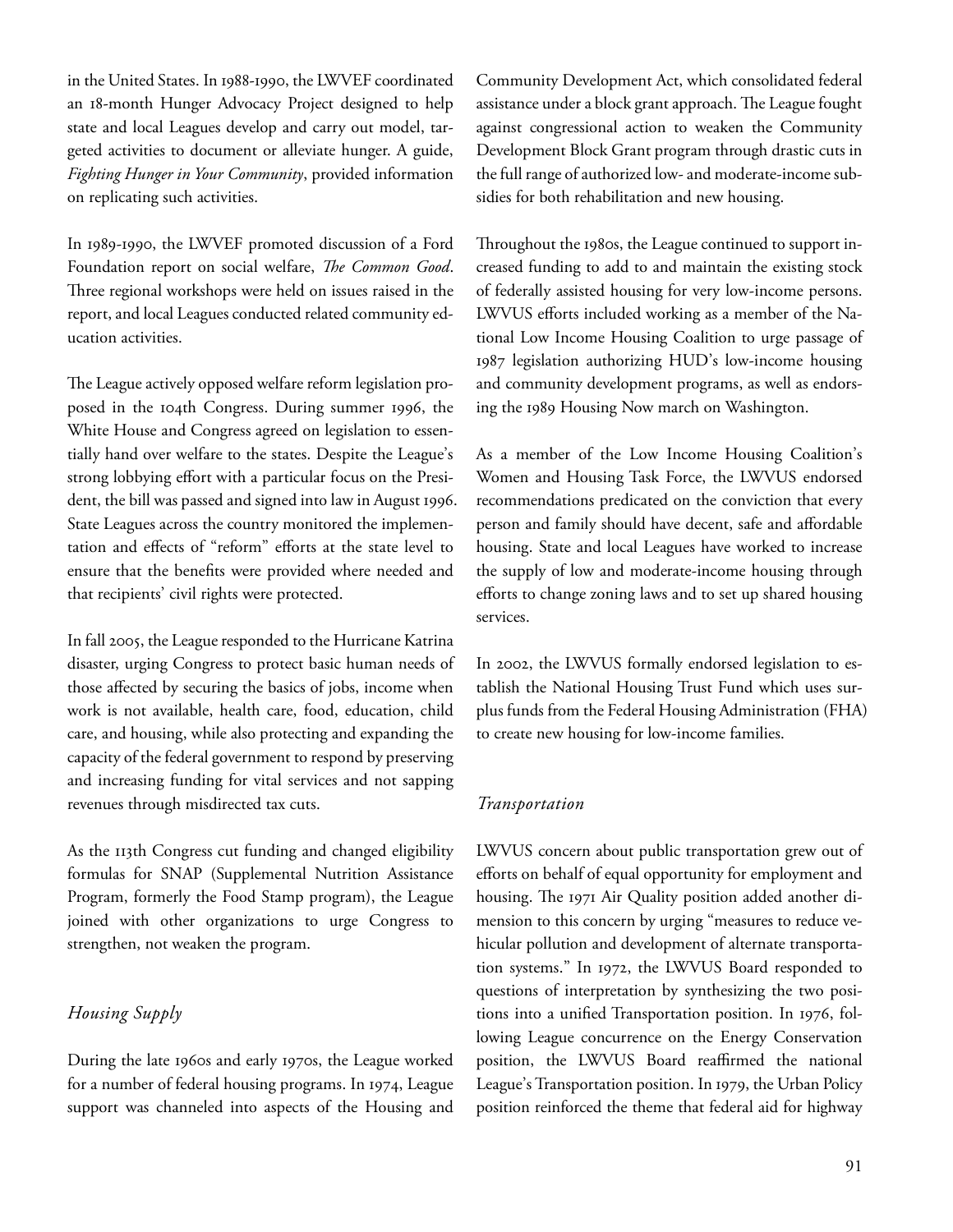construction should be reduced; the Transportation position language was revised to make that point clear.

The League first put the position to work by backing a national coalition's efforts to amend the Federal Aid Highway Act of 1972 to permit financing part of the costs of urban mass transit from highway trust funds. The League also supported the National Mass Transportation Assistance Act of 1974. Later the focus shifted to prevent stalling or cutting of federal assistance to mass transit systems.

In response to the urgency to improve and promote public transportation systems, the 1980 Convention voted to give greater emphasis to the Transportation position. In 1988, it was incorporated into the Meeting Basic Human Needs position. Leagues continue to use the Transportation position with their own local or ILO positions to back local and regional moves to improve mass transit and support other alternatives, such as express lanes for buses and carpools.

### THE LEAGUE'S POSITION

The League of Women Voters believes that one of the goals of social policy in the United States should be to promote self-sufficiency for individuals and families and that the most effective social programs are those designed to prevent or reduce poverty.

Persons who are unable to work, whose earnings are inadequate or for whom jobs are not available have the right to an income and/or services sufficient to meet their basic needs for food, shelter and access to health care.

The federal government should set minimum, uniform standards and guidelines for social welfare programs and should bear primary responsibility for financing programs designed to help meet the basic needs of individuals and families. State and local governments, as well as the private sector, should have a secondary role in financing food, housing and health care programs. Income assistance programs should be financed primarily by the federal government with state governments assuming secondary responsibility.

#### PREVENTING AND REDUCING POVERTY

In order to prevent or reduce poverty, the LWVUS supports policies and programs designed to:

- Increase job opportunities
- Increase access to health insurance
- Provide support services such as child care and transportation
- Provide opportunities and/or incentives for basic or remedial education and job training
- Decrease teen pregnancy; ensure that noncustodial parents contribute to the support of their children.

#### ACCESS TO HEALTH CARE

The League believes access to health care includes the following:

- Preventive care
- Primary care
- Maternal and child health care
- Emergency care, catastrophic care
- Nursing home care and mental health care as well as access to substance abuse programs
- Health and sex education programs
- Nutrition programs.

### ACCESS TO TRANSPORTATION

The League believes that energy-efficient and environmentally sound transportation systems should afford better access to housing and jobs and the League will continue to examine transportation policies in light of these goals.

Statement of Position on Meeting Basic Human Needs, as Revised by the National Board, January 1989, based on positions reached from 1971 through 1988.

## FURTHER GUIDELINES AND CRITERIA

#### CRITERIA FOR INCOME ASSISTANCE

 Eligibility of all low-income individuals for assistance should be based on need. Eligibility should be established through simplified procedures such as a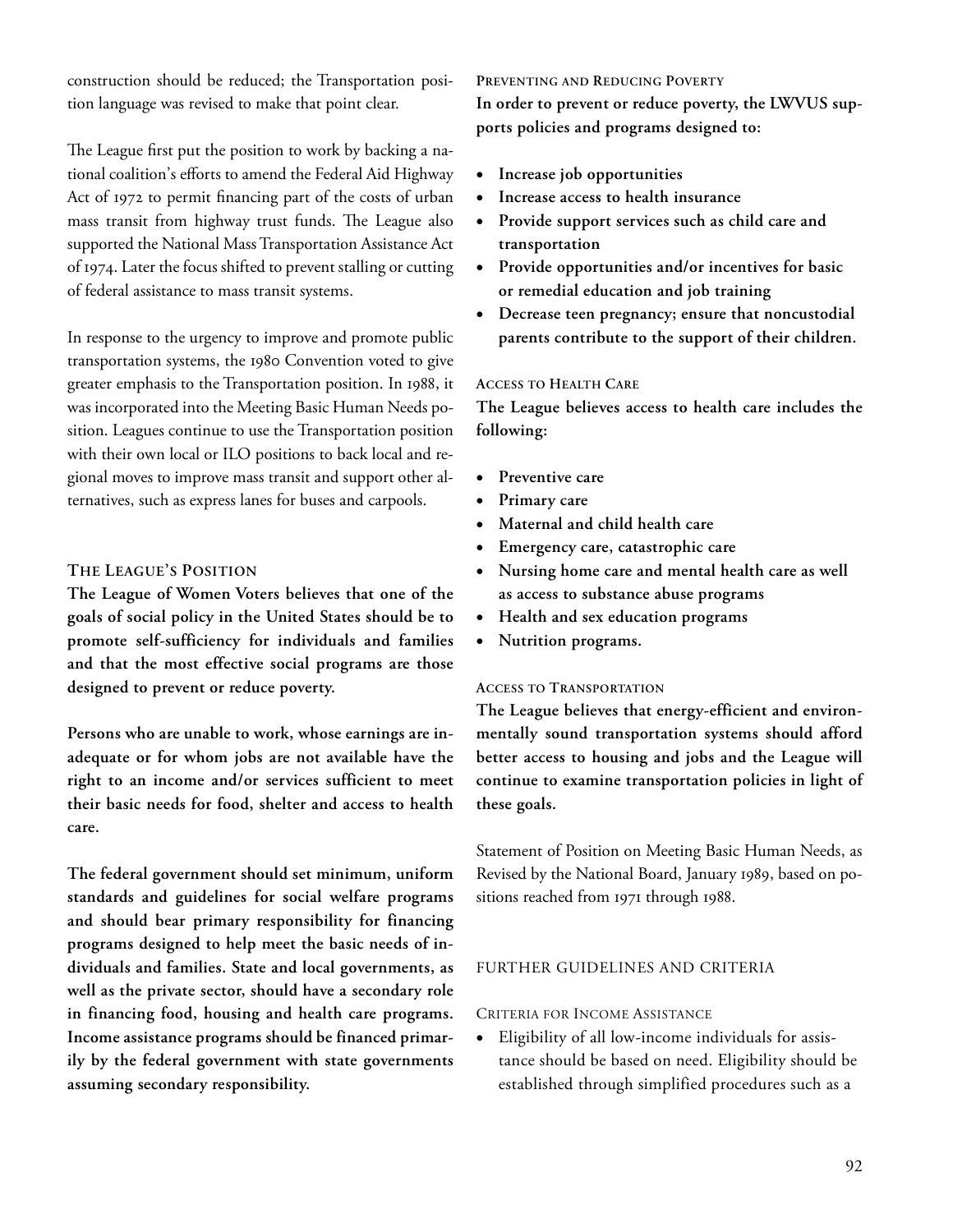declaration of need, spot-checked in a manner similar to that used in checking the validity of income tax returns.

- Benefit levels should be sufficient to provide decent, adequate standards for food, clothing and shelter. Minimum income standards should be adjusted for regional differences in the cost of living and should be revised periodically to take into account changes in the purchasing value of the dollar. Until a federal welfare program achieves an adequate level of benefits, some states will need to supplement federal payments.
- There should be increasing emphasis on cash assistance, but in-kind assistance (e.g., food stamps, housing subsidies, medical aid) should be continued to help assure that these needs are met.
- Under a revised program participants should not have their benefits reduced.
- Privacy of participants should be protected. All administrative procedures should be conducted with respect for the rights and dignity of the individuals.
- Work should be encouraged. Participants' total income should increase as earnings increase. Counseling, realistic training for actual jobs and financial incentives should be the links between job programs and income assistance.

# CRITERIA FOR SUPPORTIVE SERVICES

- Supportive services should be available but not compulsory for participants in income assistance programs. Most important among these are child care, counseling, transportation, and family planning, health care and legal services.
- Fees for supportive services should be based on ability to pay and be free where necessary.
- Facilities and services for participants should be the same as for the general public.
- The federal government should exert leadership in setting standards for eligibility, for the quality of services and for adequate funding.
- Participants in the programs should be included in program development and implementation, and the administration of social services programs should be responsive to the needs of the people being served.
- Wherever possible, these services should be conveniently located in the neighborhood.
- Transportation systems should afford better access to housing and jobs and should also provide energy efficient and environmentally sound transportation.
- Government programs that require recipients of assistance to engage in work-related programs would be acceptable only if the following protections are guaranteed to the participants:
	- o Job training
	- o Basic education
	- o Exemptions for primary care givers
	- Supplemental support services such as child care and transportation
	- o Equitable compensation to ensure that program participants earn the same wages and benefits as other employees performing similar work
	- o A disregard of some earned income for purposes of calculating benefit levels.

# CRITERIA FOR HOUSING SUPPLY

The following considerations can be applied to programs and policies to provide a decent home and a suitable living environment for every American family:

- The responsibility for achieving national housing goals rests primarily with the federal government, which should:
	- o Assure that our economic system is functioning to produce and maintain sufficient decent housing for citizens at all income levels
	- o Compensate for any failure or inadequacy of the system by building, financing, renting and selling homes to those citizens whose housing needs are not being met
	- o Give a variety of incentives to local jurisdictions to encourage them to provide within their boundaries an adequate supply of decent housing for low- and moderate-income groups
	- o Withhold federal funds from communities that fail to encourage such housing.
- State and local governments should assist by establishing effective agencies to aid, promote, coordinate and supplement the housing programs of the federal government and the private sector.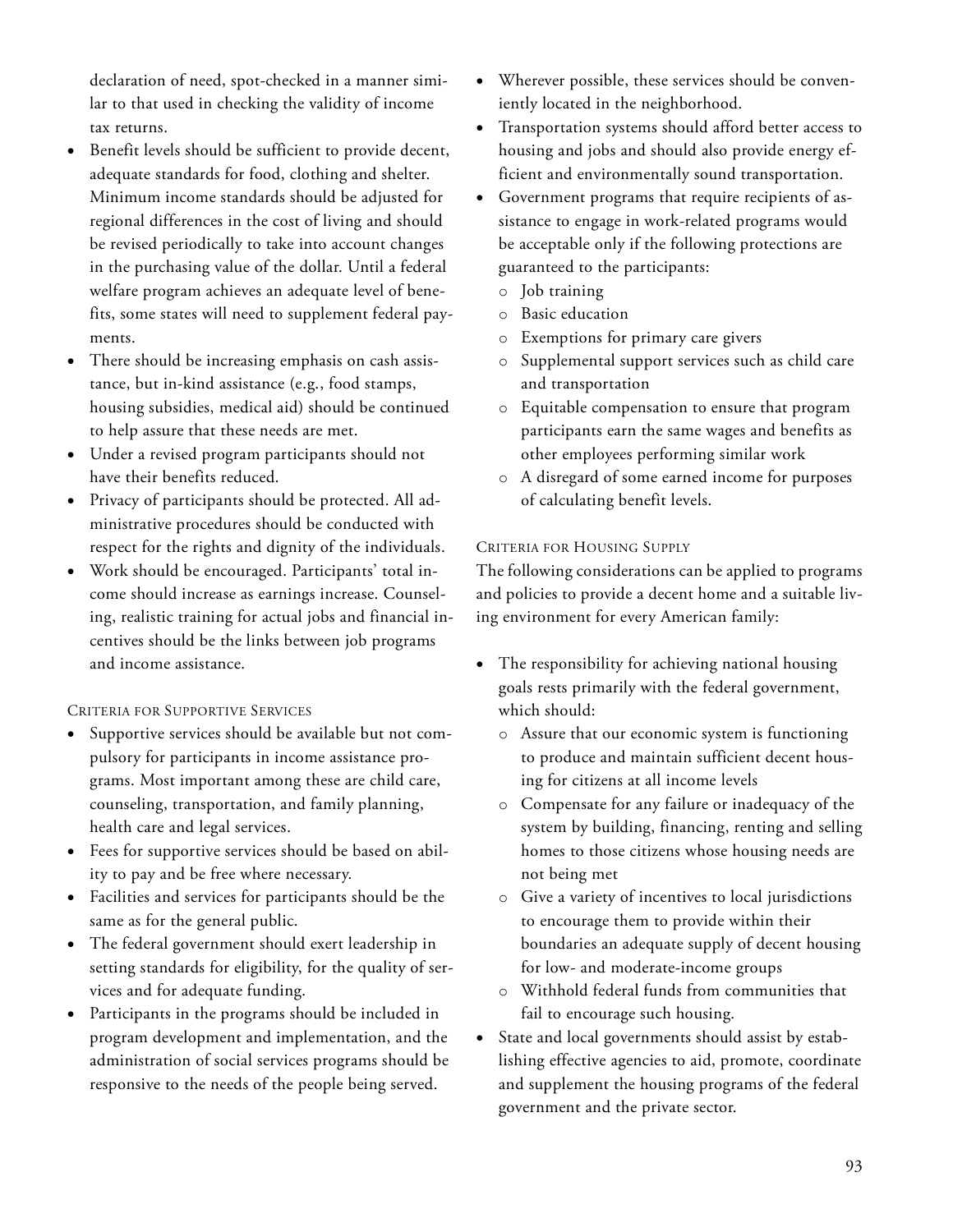- Government at all levels must make available sufficient funds for housing-assistance programs.
- When families or individuals cannot afford decent housing, government should provide assistance in the form of income and/or subsidized housing.
- Government programs providing subsidies to the building, financing and insuring industries for housing for lower-income families should be evaluated in terms of units produced rather than in terms of benefits accruing to these industries.
- Government at all levels should develop policies that will assure sufficient land at reasonable cost on which to develop housing and that will assure fulfillment of other goals such as access to employment, preservation of open space, environmental cleanliness and beauty, and other aspects of a suitable living environment.
- Regional and metropolitan planning should be promoted to prevent haphazard urban growth, and housing for low- and moderate-income families should be provided as a part of all planned neighborhoods or communities.
- Lower-income families should not be segregated in large developments or neighborhoods. As their economic status improves, lower-income families should be enabled to continue to live in the same units as private tenants or as homeowners, if they are so inclined.
- Housing should be designed to meet human needs and should be built with amenities that will encourage economic integration within apartment buildings as well as within neighborhoods.
- Publicly assisted housing should be included in viable, balanced communities, with provision for quality public services and facilities, including schools, transportation, recreation, etc., that will encourage integration and stability.
- Zoning practices and procedures that will counteract racial and economic isolation should be promoted.
- State and local governments should adopt and enforce:
	- o Uniform building codes with standards based on performance
	- o Housing codes to protect the health and safety of all citizens.
- State and local tax structures should be examined and revised to:
	- o Benefit communities that build housing for lower-income families
	- o Encourage private owners to improve their homes
	- o Reduce speculative land costs.
- Government, industry and labor should encourage innovative building techniques to reduce the cost of housing production.
- Rights of tenants to negotiate for proper maintenance, management of facilities and services should be protected.
- Housing programs should be administered by individuals trained for the jobs and sympathetic with the needs of their clientele.
- Citizen groups should participate in the development of publicly assisted housing programs by:
	- o Evaluating performance
	- o Activating nonprofit sponsorships
	- o Supporting legislation
	- o Developing public awareness of housing discrimination and need.

# CHILD CARE

The League has long recognized that child-care programs are a key supportive service for poor families.

The 1988 LWVUS Convention adopted child care as a priority and separated the child care position within the Social Policy position. The League supported a compromise childcare bill, signed by the President in 1990, which provided financial assistance to low-income families for child care; increased the availability of child care through resource and referral programs and training for child-care workers; and required states to establish health and safety standards for day care. Then Leagues across the country monitored and commented on the regulatory process as the Department of Health and Human Services wrote implementing regulations.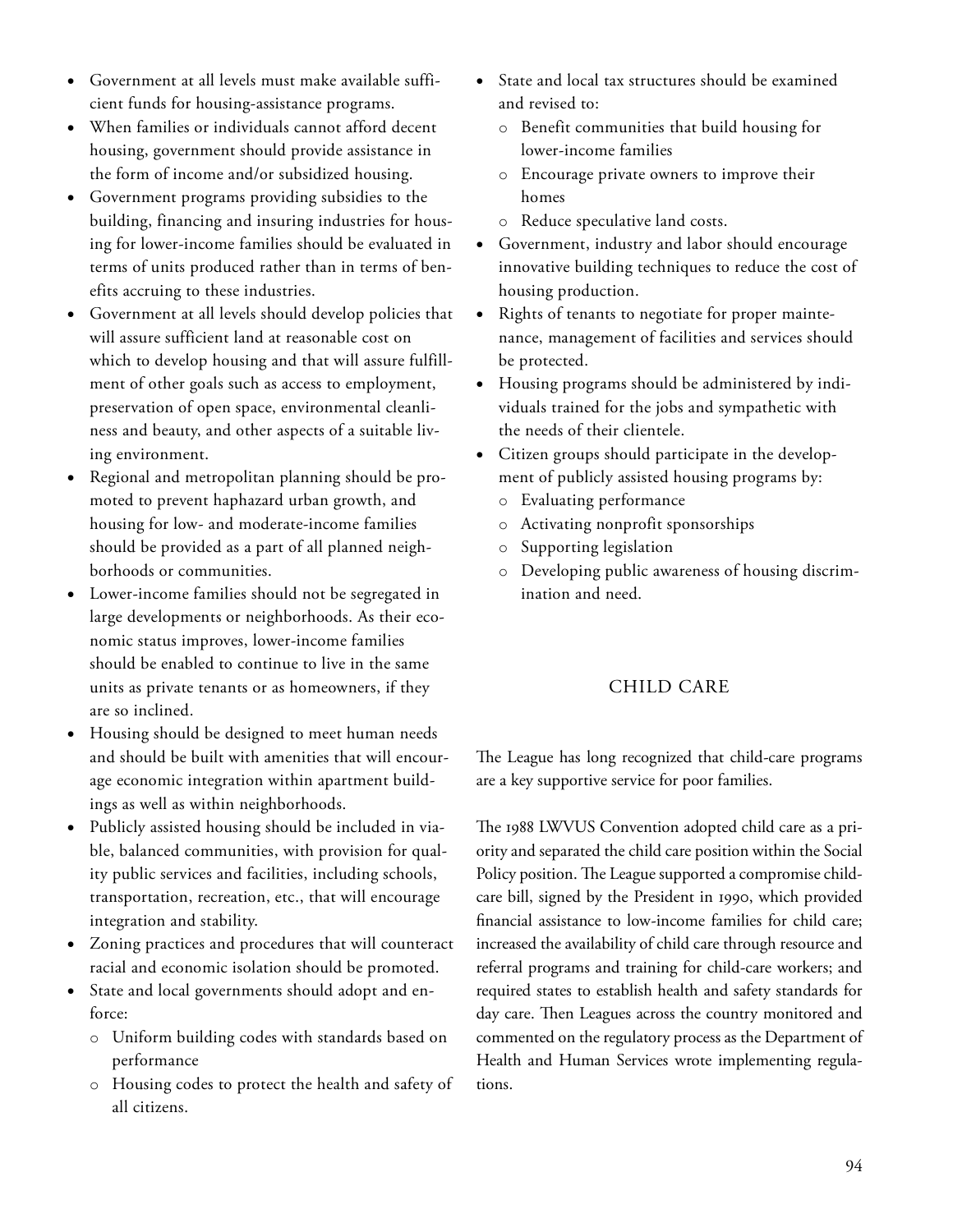LWVEF activities included a 1990-1991 School-Age Child Care Project. The goal was to help local Leagues serve as catalysts in targeted communities to increase the availability of affordable, quality school-age child care for low- and moderate-income families. In 1992, the LWVEF published a community action guide using the model League projects to help other communities implement similar programs.

In summer 1998, the LWVUS and other groups urged congressional action on child care and the passage of a substantial increase in guaranteed funds for the Child Care Development Block Grant.

In early 2002, the League joined other groups in support of legislation to reauthorize the Temporary Assistance to Needy Families program (TANF) and provide for comprehensive reforms to help those on welfare become self-sufficient. It was not adopted.

# THE LEAGUE'S POSITION

The League of Women Voters support programs, services and policies at all levels of government to expand the supply of affordable, quality child care for all who need it, in order to increase access to employment and to prevent and reduce poverty.

Statement of Position on Child Care, as Adopted by the 1988 Convention, based on positions reached from 1969 through 1988.

# EARLY INTERVENTION FOR CHILDREN AT RISK

The position on Early Intervention for Children at Risk was adopted by concurrence at Convention 1994; it was based on state and local League work.

In 1995, the LWVEF published a comprehensive kit, designed to help Leagues and other groups advocate and work for children in their communities. In June 1996, the League

endorsed the Stand for Children, a national day of commitment to improving the lives of children throughout the country.

# THE LEAGUE'S POSITION

The League of Women Voters believes that early intervention and prevention measures are effective in helping children reach their full potential. The League supports policies and programs at all levels of the community and government that promote the well-being, encourage the full development and ensure the safety of all children. These include:

- Child abuse/neglect prevention
- Teen pregnancy prevention
- Quality health care, including nutrition and prenatal care
- Early childhood education
- Developmental services, emphasizing children ages  $O-3$
- Family support services
- Violence prevention.

Statement of Position on Early Intervention for Children at Risk, as Adopted by the 1994 Convention.

# VIOLENCE PREVENTION

The 1994 Convention adopted by concurrence a position on Violence Prevention, based on state and local League work. The League subsequently endorsed the Violence Against Women Act, which Congress passed and the President signed in 1994 as part of a comprehensive crime bill.

#### THE LEAGUE'S POSITION

The League of Women Voters supports violence prevention programs in all communities and action to support: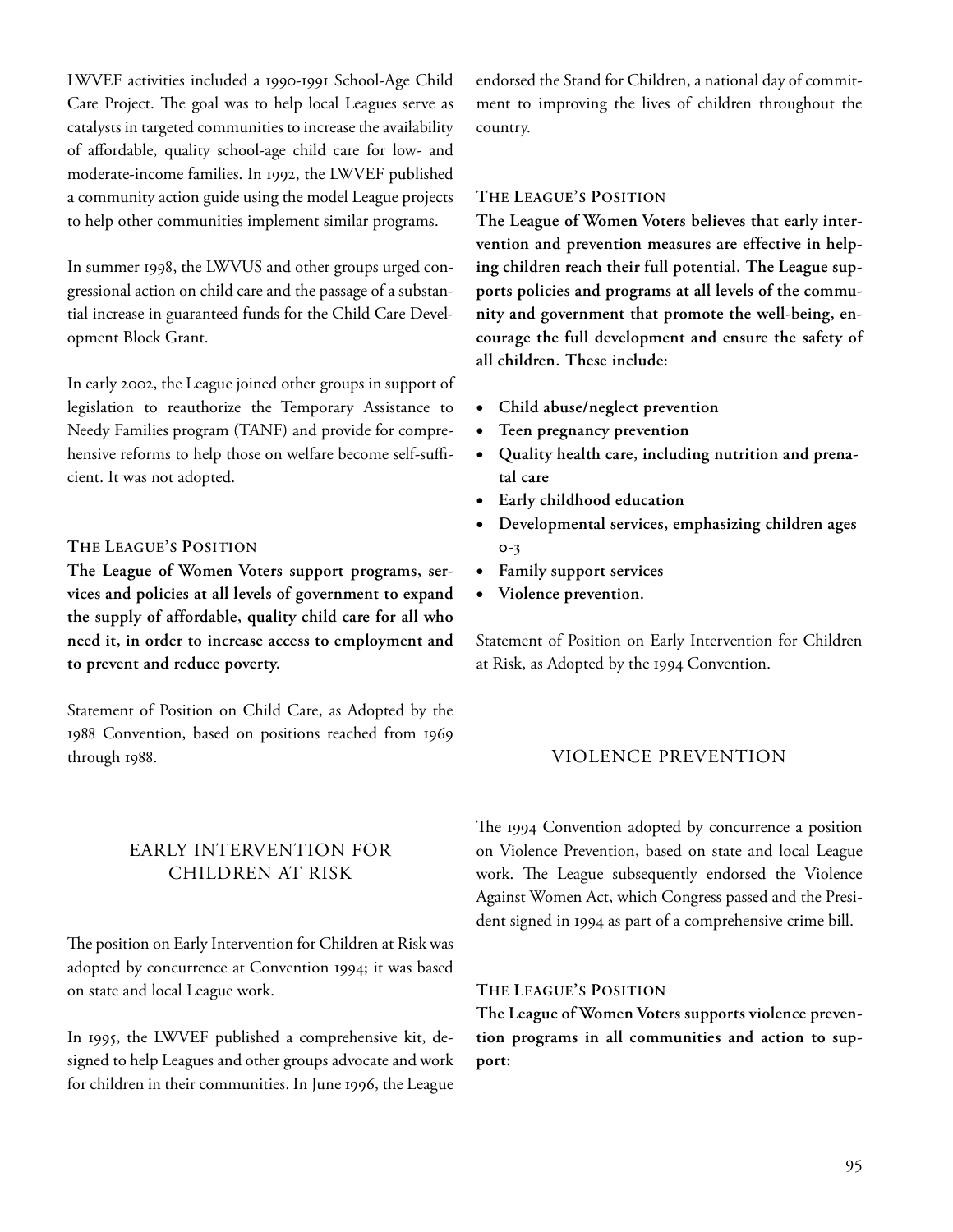- Public and private development and coordination of programs that emphasize the primary prevention of violence
- The active role of government and social institutions in preventing violent behavior
- The allocation of public monies in government programs to prevent violence.

Statement of Position on Violence Prevention, as Adopted by the 1994 Convention.

# GUN CONTROL

The 1990 Convention took the then rare step of adopting the gun control position by concurrence. Proponents had sent two informational mailings to all Leagues before Convention. Spirited debate on the Convention floor persuaded the Convention to concur with the statement proposed by the LWV of Illinois.

Following the Convention action, the LWVUS wrote to all members of Congress, announcing the League's new position on gun control and urging passage of federal legislation to control the proliferation of handguns and semi-automatic assault weapons in the United States. In 1991, the League joined with other organizations to support legislation banning semi-automatic assault weapons. In 1992 and 1993, the League supported congressional passage of the Brady bill, to institute a five-day waiting period and background check for the purchase of handguns. Following enactment of the Brady bill in November 1993, the League stepped up its efforts in a successful 1994 House campaign to force inclusion of the assault weapons ban in the final conference report on omnibus crime legislation.

Addressing constitutional arguments affecting gun control, the 1994 Convention voted to amend the position on gun control based on federal court decisions limiting the meaning of the Second Amendment's "right to keep and bear arms." This section of the position was nullified by the Supreme Court decisions in District of Columbia v. Heller, 2008 and McDonald v. Chicago, 2010.

Throughout 1995-1996, opponents of the assault weapons ban and Brady bill pushed for repeal, but the League and others convinced Congress otherwise.

The 1998 Convention again amended the position with: "The League supports regulating firearms for consumer safety."

The 106th Congress defeated LWVUS-supported gun control measures to close major loopholes in the law: mandating background checks for all gun show purchases and child safety locks on guns.

The LWVUS endorsed and League members joined the Mother's Day 2000 Million Mom March that demonstrated citizens' call for common-sense gun control measures.

In 2004, the League voiced strong concern over the Protection of Lawful Commerce in Arms Act, which would grant special protection for the gun industry by barring city, county or individual lawsuits against gun manufacturers and dismiss pending cases

The League supported legislation to extend the Assault Weapons Ban, which expired in September 2004. The LWVUS also supported language to close the Gun Show Loophole to require all dealers to run criminal background checks at gun shows.

In the 2000s, the League opposed congressional attempts to repeal District of Columbia gun safety laws because such action interfered with the right of self-government for DC citizens.

# THE LEAGUE'S POSITION

The League of Women Voters believes that the proliferation of handguns and semi-automatic assault weapons in the United States is a major health and safety threat to its citizens. The League supports strong federal measures to limit the accessibility and regulate the ownership of these weapons by private citizens. The League supports regulating firearms for consumer safety.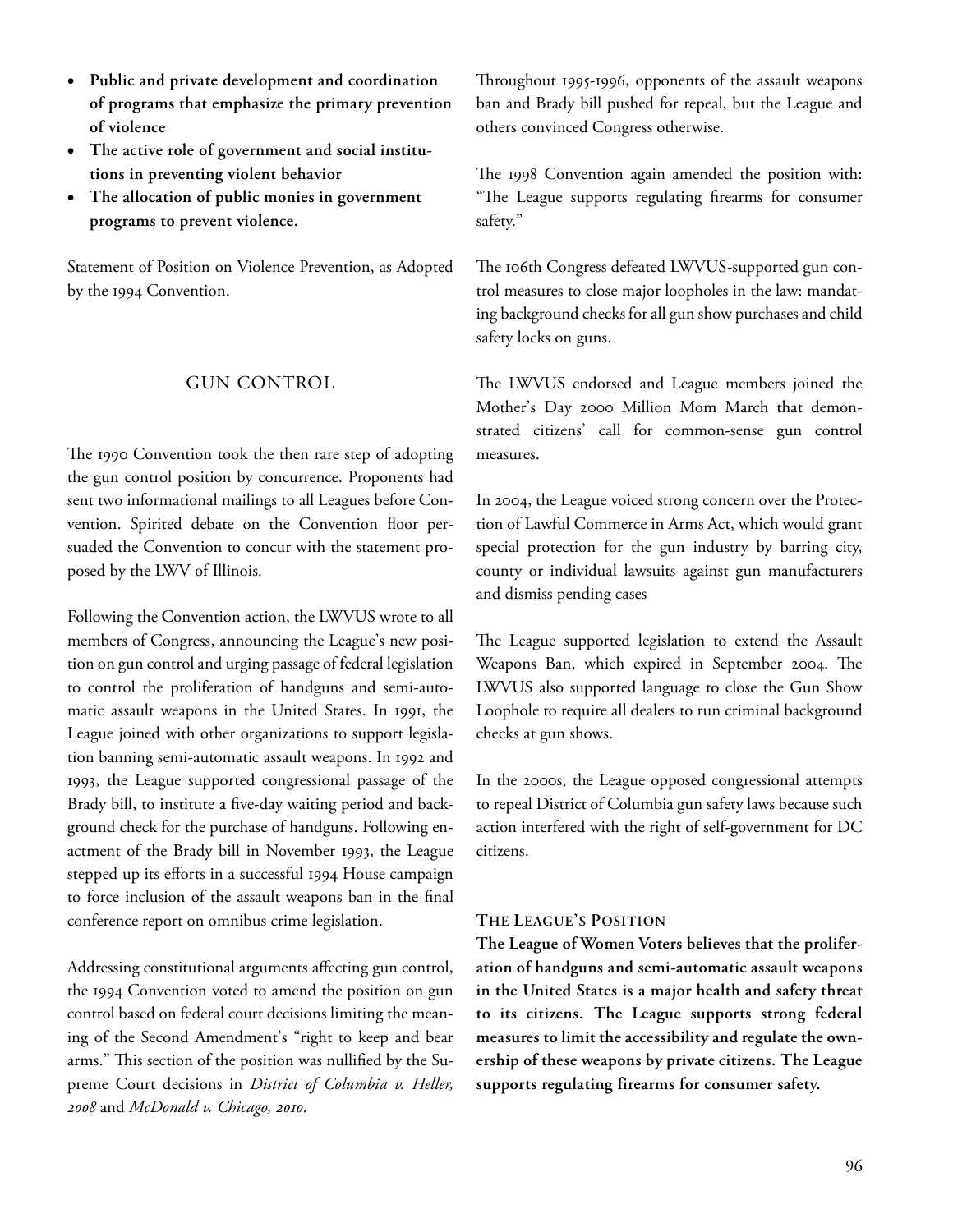The League supports licensing procedures for gun ownership by private citizens to include a waiting period for background checks, personal identity verification, gun safety education and annual license renewal. The license fee should be adequate to bear the cost of education and verification.

The League supports a ban on "Saturday night specials," enforcement of strict penalties for the improper possession of and crimes committed with handguns and assault weapons, and allocation of resources to better regulate and monitor gun dealers.

Statement of Position on Gun Control, as Adopted by Convention and amended by the 1994 and 1998 Conventions.

# URBAN POLICY

Recognizing that the League's program already had many urban implications, the 1976 Convention added Cities/Urban Crisis to the national program as a "specific focus for information and action on urban problems." Members examined urban connections among existing League positions in order to open up new action opportunities to address the desperate plight of many urban areas.

The 1978 Convention reaffirmed the League's interest in the urban problem by adopting an "evaluation of urban policy options, with emphasis on fiscal policy." Leagues drew on their preliminary explorations of urban problems for a more structured study of the appropriate federal role in the intergovernmental responsibility for cities. In June 1979, the national board announced a new position, enabling the League to take a strong stand on targeting federal assistance to distressed cities, especially through urban economic development assistance programs to encourage private reinvestment in cities. It also supports general and targeted direct financial assistance to cities.

During the consensus process, it was made clear that restoring economic health to the nation's cities requires combined state, local and federal government efforts. State Leagues have used the position to work for targeted state aid to distressed areas, and local Leagues have pushed for improved city management to make better use of diminishing resources.

The League's first national action campaign under the position involved the 1980 reauthorization of General Revenue Sharing. Building upon the previous monitoring and action to strengthen GRS (see Equal Access position), the Urban Policy position reaffirmed support for strong civil rights, citizen participation requirements, auditing standards, and for a more equitable distribution of funds. The League worked with a coalition toward these ends, and was successful on all but the last issue.

Under the Urban Policy position, the League supported expansion of Economic Development programs and the reauthorization of Urban Development Action Grants (UDAG). In efforts to bring more jobs to urban areas, the League also has supported the location of federal facilities in distressed cities.

Local and state Leagues implemented the position by fighting to save downtown businesses from extinction, commenting on local UDAG applications, working for public/private cooperation in the revitalization of city neighborhoods, and undertaking citizen education activities to spur interest in improving the quality of urban life.

In 1979, under a grant from the National Endowment for the Humanities, the LWVEF and a number of local Leagues worked to increase public awareness of urban problems and solutions. Another grant enabled the LWVEF to sponsor an exchange between Leagues in the industrial heartland and the Sunbelt.

The 1980 Convention changed Urban Crisis to Urban Policy. A new focus on urban transportation united the League's long-time concerns about access to jobs, air quality, land use and energy with newer concerns about urban economic development and municipal finances.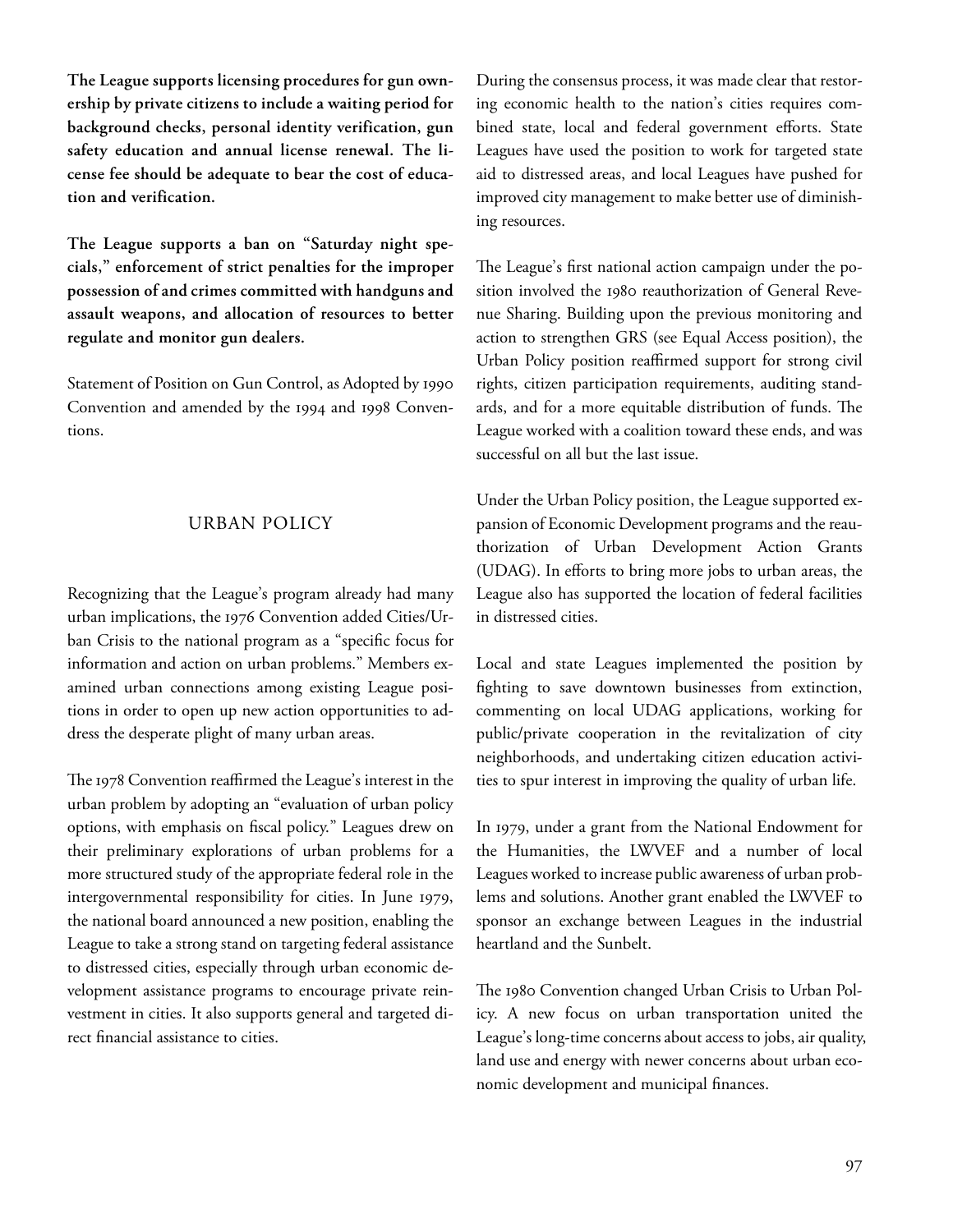# THE LEAGUE'S POSITION

The League of Women Voters believes that it is in the national interest to promote the well-being of America's cities.

Sharply targeted federal assistance to distressed cities should be central to this policy. The federal government should give highest priority in urban policy to measures that enhance the economic base of cities. The League also favors supplementary federal aid for cities in distressed fiscal condition and grants for particular program areas as strategies to counter the problems of hardship cities.

The fiscal health of cities depends on the active cooperation of all levels of government. The federal government should provide incentives to encourage states to take an active role in promoting the fiscal viability of their cities.

The League is committed to an urban environment beneficial to life and to resource management in the public interest.

Statement of Position on Urban Policy, as Announced by National Board, June 1979 and revised by the National Board in 1989.

### FURTHER GUIDELINES

#### ECONOMIC DEVELOPMENT ASSISTANCE

The cornerstone of a national urban policy is a commitment to helping cities achieve economic strength. Federal programs to encourage private reinvestment in central cities should counter an eroding tax base and provide jobs for the inner-city unemployed. Therefore, the League supports the following federal strategies:

- Target community development programs to cities most in need
- Encourage businesses to locate or expand in distressed cities through such financial incentives as investment tax credits, loan guarantees, subsidies for

hiring the long-term unemployed and interest subsidies

- Expand middle-income housing while not diminishing attention to low-income housing needs
- Target federal purchasing and location of federal facilities in distressed cities

#### GENERAL FINANCIAL ASSISTANCE

The League supports a variety of federal strategies, including direct general assistance, targeted to distressed cities. Such a program should include aid to counter recession. In providing federal aid for particular program areas, grants offer city governments the best opportunities to meet local needs.

In order to increase the availability of funds to city governments for capital expenditures, the federal government should use mechanisms to lower the cost of borrowing.

Aid to cities should include technical assistance to improve management capacity.

# DEATH PENALTY

At Convention 2006, delegates voted to adopt a position supporting abolition of the death penalty. This decision was made in concurrence with a position adopted by the LWV of Illinois. Since that time, state Leagues have used the position to support initiatives to abolish the death penalty in their states.

# THE LEAGUE'S POSITION

The League of Women Voters supports the abolition of the death penalty.

Statement of Position on Abolition of the Death Penalty, as Adopted by the 2006 Convention.